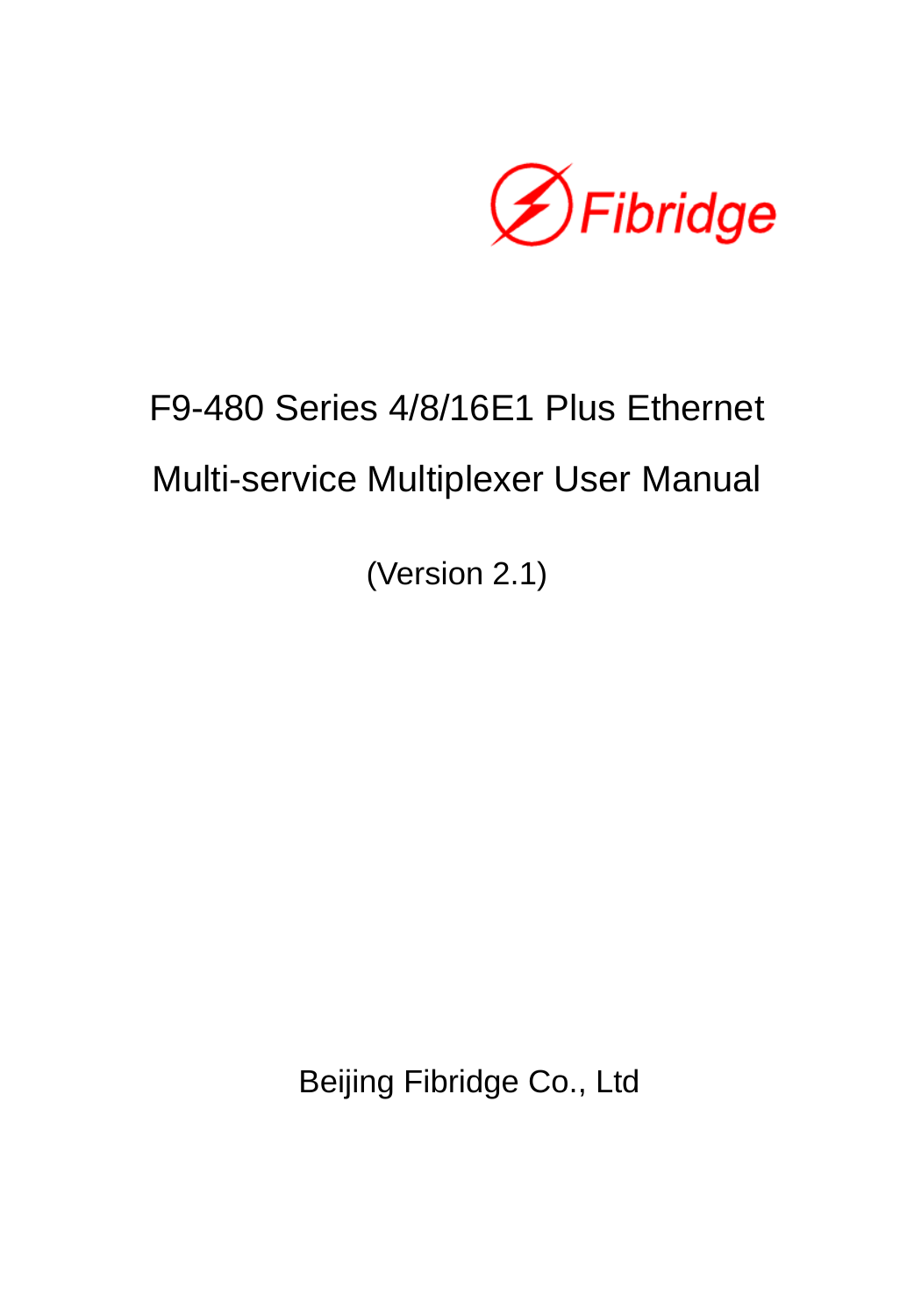

## **Table of Content**

| 1.   |                                               |  |  |  |  |  |
|------|-----------------------------------------------|--|--|--|--|--|
| 2.   |                                               |  |  |  |  |  |
| 2.1. |                                               |  |  |  |  |  |
| 2.2. |                                               |  |  |  |  |  |
| 3.   |                                               |  |  |  |  |  |
| 3.1. |                                               |  |  |  |  |  |
| 3.2. |                                               |  |  |  |  |  |
| 4.   |                                               |  |  |  |  |  |
| 4.1. |                                               |  |  |  |  |  |
| 4.2. |                                               |  |  |  |  |  |
| 4.3. |                                               |  |  |  |  |  |
| 4.4. |                                               |  |  |  |  |  |
| 4.5. |                                               |  |  |  |  |  |
| 4.6. |                                               |  |  |  |  |  |
| 4.7. |                                               |  |  |  |  |  |
| 4.8. |                                               |  |  |  |  |  |
| 4.9. |                                               |  |  |  |  |  |
| 5.   |                                               |  |  |  |  |  |
| 5.1. | 4/8E1 Multi-service Multiplexer, Standalone 9 |  |  |  |  |  |
| 5.2. |                                               |  |  |  |  |  |
| 5.3. | Chassis of E1 Multi-service Multiplexer  18   |  |  |  |  |  |
| 5.4. | 2*4E1 Multi-service Multiplexer Module19      |  |  |  |  |  |
| 5.5. | 4/8E1Multi-service Multiplexer Module 21      |  |  |  |  |  |
| 5.6. |                                               |  |  |  |  |  |
| 5.7. |                                               |  |  |  |  |  |

Beijing Fibridge Co., Ltd.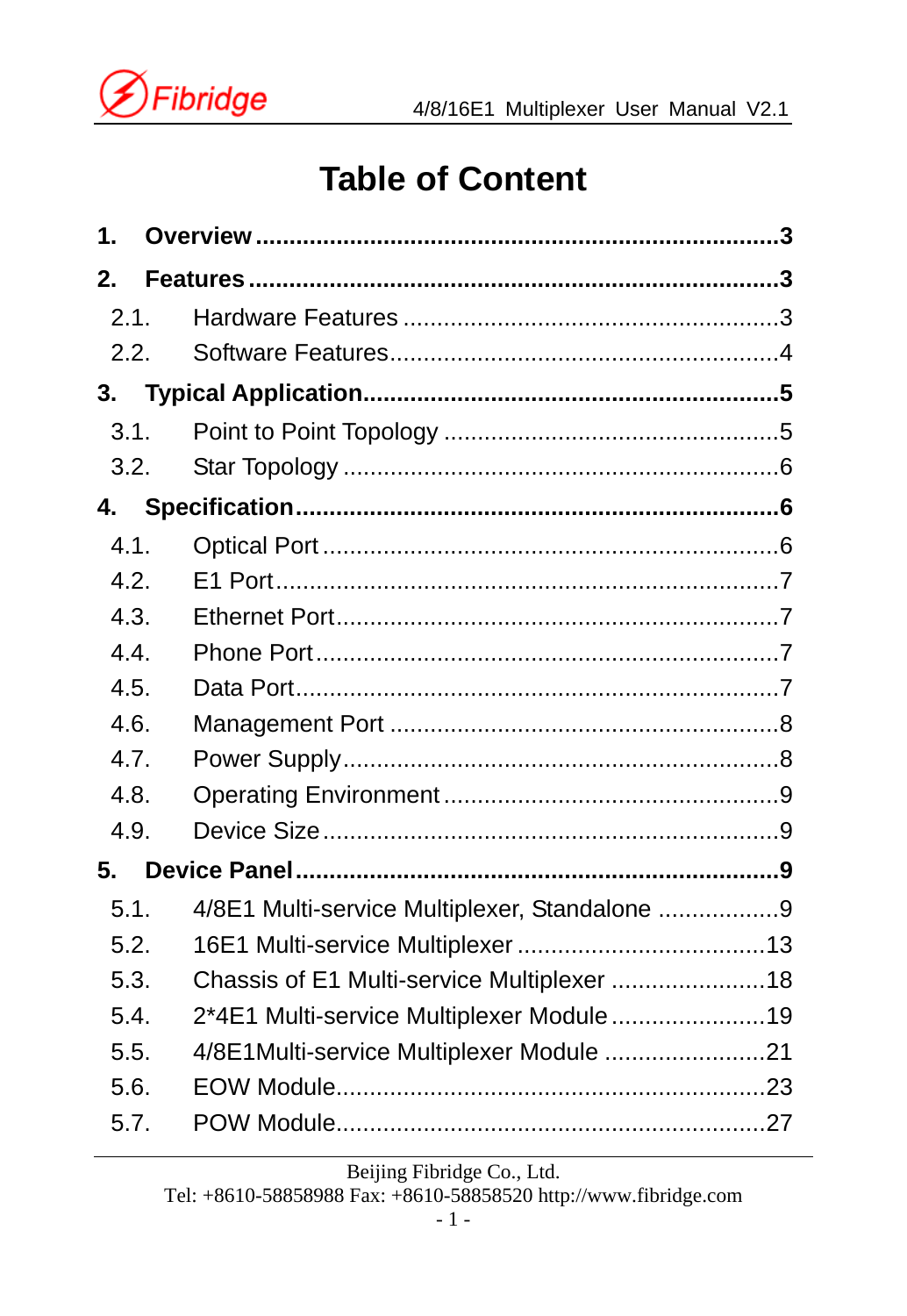

| 6.1. |                                           |  |  |  |  |
|------|-------------------------------------------|--|--|--|--|
|      |                                           |  |  |  |  |
|      |                                           |  |  |  |  |
|      |                                           |  |  |  |  |
|      |                                           |  |  |  |  |
|      |                                           |  |  |  |  |
|      | 7.2. Part Number(P/N) of the standalone32 |  |  |  |  |
|      |                                           |  |  |  |  |
|      |                                           |  |  |  |  |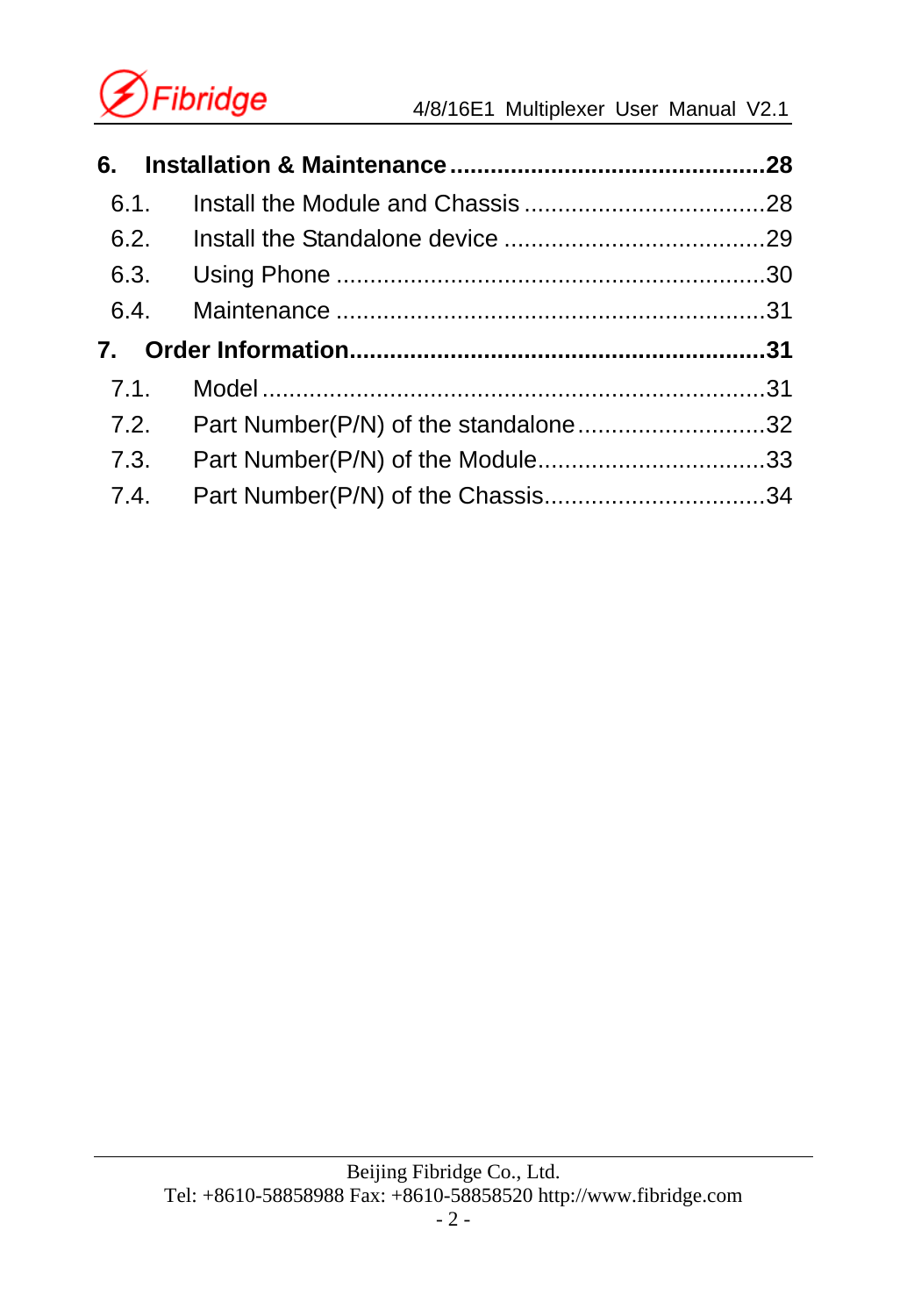

## **1. Overview**

Multi-service Multiplexer combines digital multiplexing chip and optical transmission technology. It is suitable for low capacity, point-to-point application of remote transmission. The circuit part of the equipment is fully digitized. The whole equipment is reliable, stable, easy to install and maintain. It has good temperature and voltage characteristics, complete alarm functions, one RS232/485 asynchronous interface and remote branch loop back functions. At the same time, it can be monitored from Fi-View-MP management software.

First of all, Multi-service Multiplexer can multiplex E1 (Up to 16E1) and Ethernet (2\*10/100Mbps) signals in one fiber channel to transmit. It is widely used in voice and data application field.

Sometimes, we use **Multiplexer** instead of **Multi-service Multiplexer**. They have the same meaning.

## **2. Features**

### **2.1. Hardware Features**

- Providing up to 16 E1 channels and two optional 10/100Mbps Ethernet channels
- Double Optical ports optional for redundant backup, auto-alternative
- With special optical module, the device can support ALS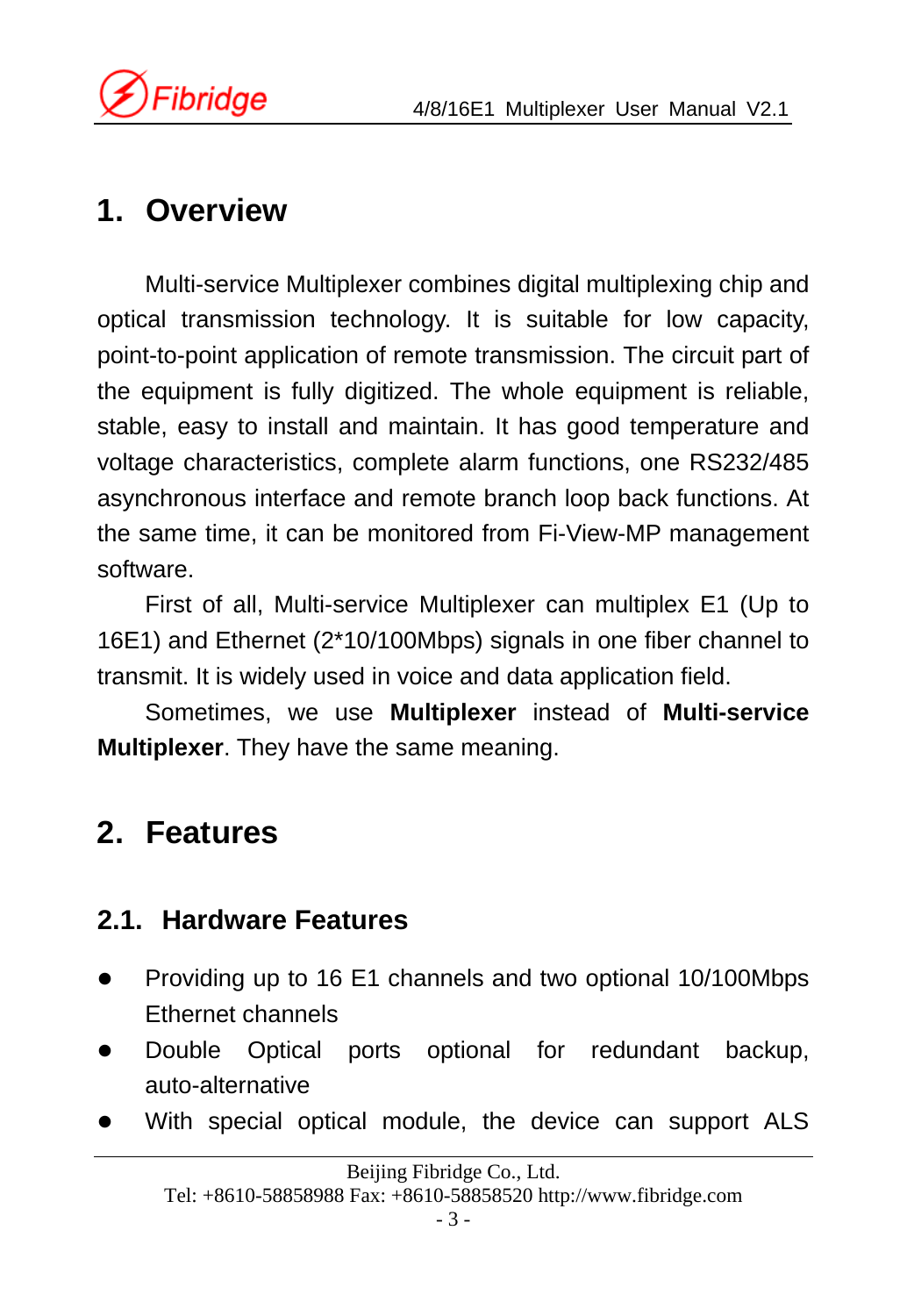

(Automatic Laser Shutdown) function

- z E1 Line code: HDB3, compliant to G.703, G.823 and G.742.
- Both the two Ethernet ports support 10/100Mbps auto-detection, Full/Half Duplex auto-negotiation
- Ethernet ports support VLAN and flow control
- Complete alarm functions
- Providing an RS232 /RS485 asynchronous interface
- Supporting the local/remote E1 loop back
- Remote branch loop back provided by software and hardware
- Providing RS232 and Ethernet port for management
- Standalone and chassis optional, 220VAC and -48VDC optional

## **2.2. Software Features**

- Support local and remote management
- Support Console, WEB and SNMP management
- RS-232 DB9 male management port and 10/100Mbps RJ45 Ethernet management port available
- Show details of system information, including chassis name, location information, IP address, start-up time, software and hardware version
- View & configure the working status of local and remote device, including connection status, speed, half/full duplex mode, port status
- Support remote loop back function, helping to find out the line fault conveniently
- A float window available for real-time alarm messages. And all alarm messages can pop up to get more attention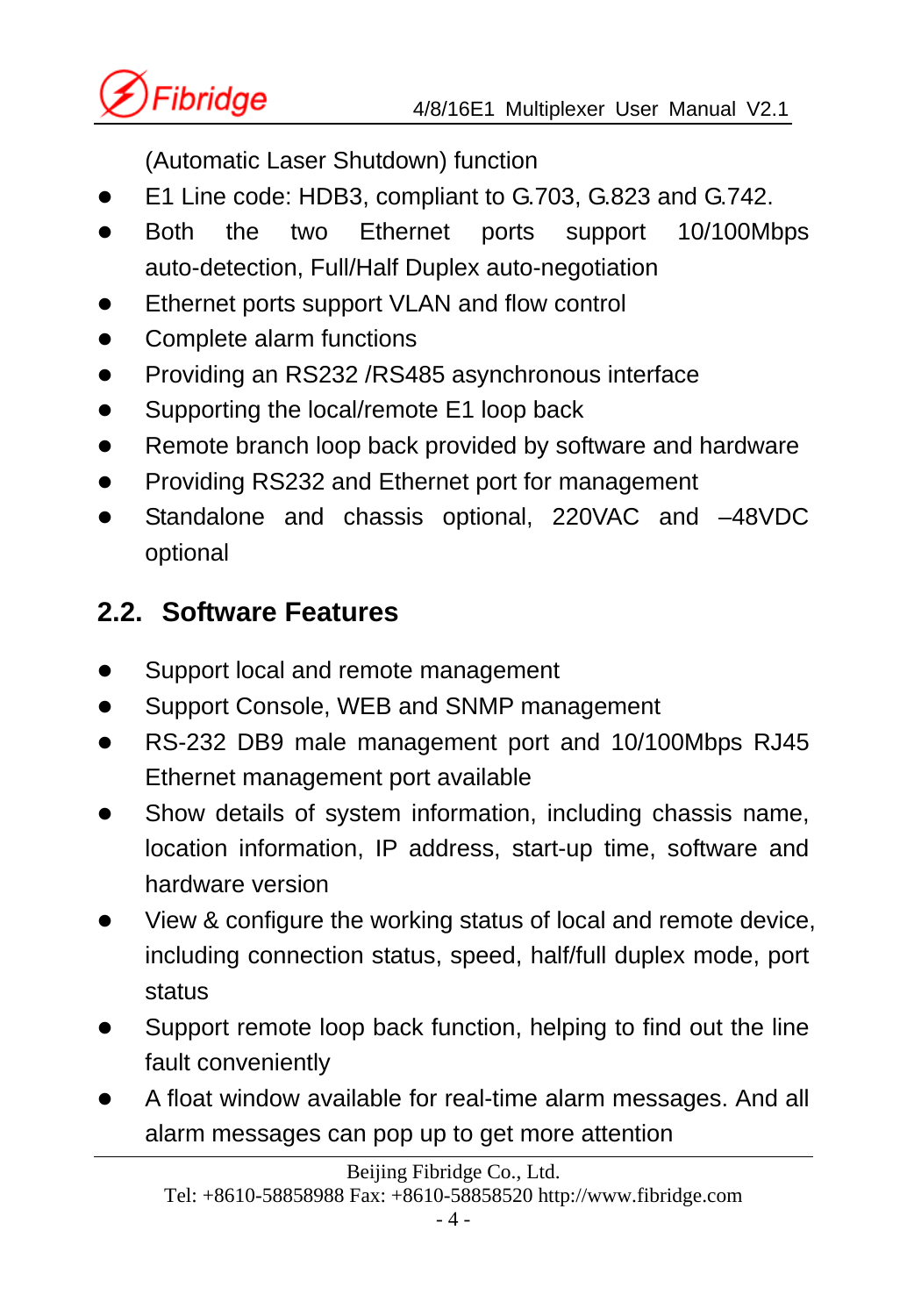

- Reset the system or a single local module or remote end device via management software
- Reset chassis to factory default
- Show the detailed information of power supply, including AC/DC type and running status
- Support firmware updating, with the update tool and new version firmware file download from our website.
- Provide MIB file, make it easy to be integrated into the third-party SNMP management software
- Adopt the centralized management style and the tree-view catalogue, which can manage many sets of chassis at the same time in one single window. Meantime, it's very easy and clear to manage all devices even if many chassis in one window.

## **3. Typical Application**

## **3.1. Point to Point Topology**



#### Figure1 Point to Point Topology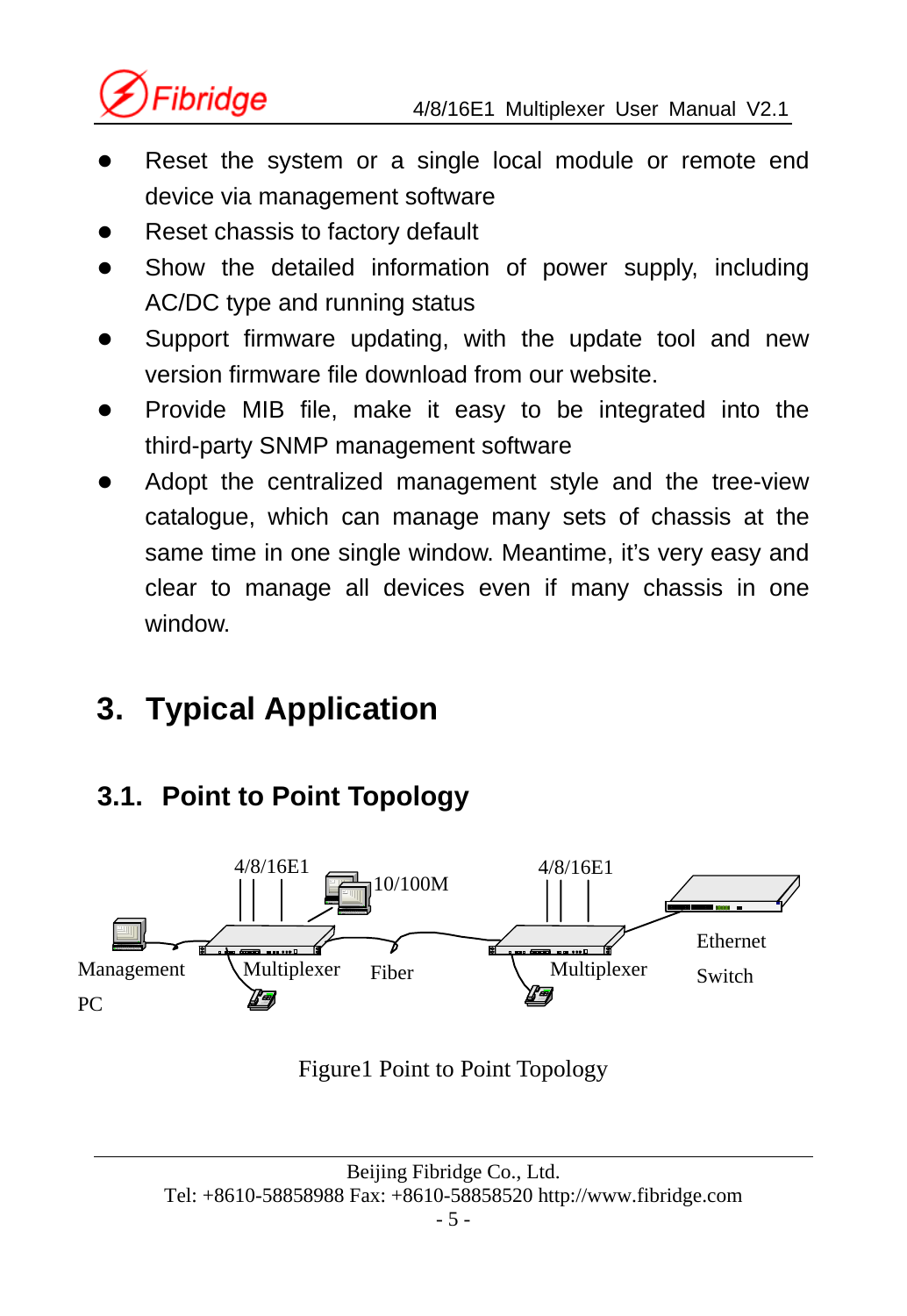

## **3.2. Star Topology**



F9-100M represents standalone of the Multi-service Multiplexer

Figure2 Star Topology

## **4. Specification**

## **4.1. Optical Port**

- Bit rate: 150Mb/s+/-50ppm
- z Wavelength: 1310nm/1550nm
- Output power: -11 to -4dBm
- Sensitivity: better than -36dBm
- Connector: FC/SC/ST
- Redundant backup optical port optional
- Auto Laser shutdown (ALS) Optional

Beijing Fibridge Co., Ltd. Tel: +8610-58858988 Fax: +8610-58858520 http://www.fibridge.com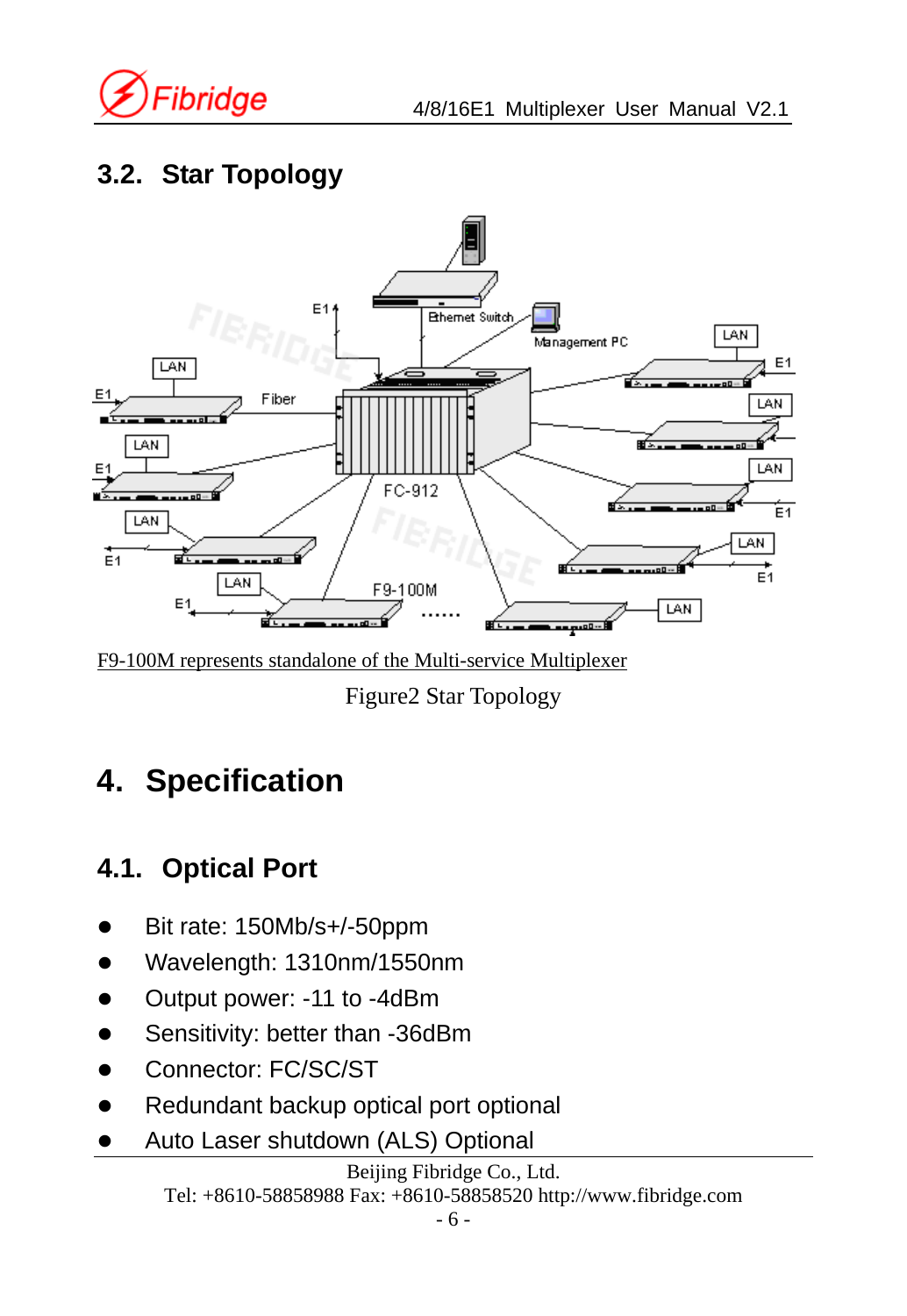

### **4.2. E1 Port**

- Data rate: 2048Kbps
- Code type: HDB3
- Compliant with G.703, G.704
- Impedance:75Ω(Unbalanced), 120ohm (Balanced) optional
- Connector: BNC(75 $\Omega$ ), RJ45(120ohm)
- Jitter: Compliant with ITU-T G.742 and G.823
- Unframed mode
- Numbers: 4/8/16 optional

## **4.3. Ethernet Port**

- Compatible with IEEE802.3, IEEE802.3u
- Speed: 10/100MpbsMbps
- Full/Half duplex auto negotiating
- Connectors: RJ-45
- MDI/MDI-x auto negotiating
- Ethernet port: 2 ports

## **4.4. Phone Port**

- Available for daily telephone communication
- 64Kbps PCM Code
- When picking up the local side, the remote side rings.
- One side hung up, the other side sounds busy.

## **4.5. Data Port**

z RS232/RS485 Protocol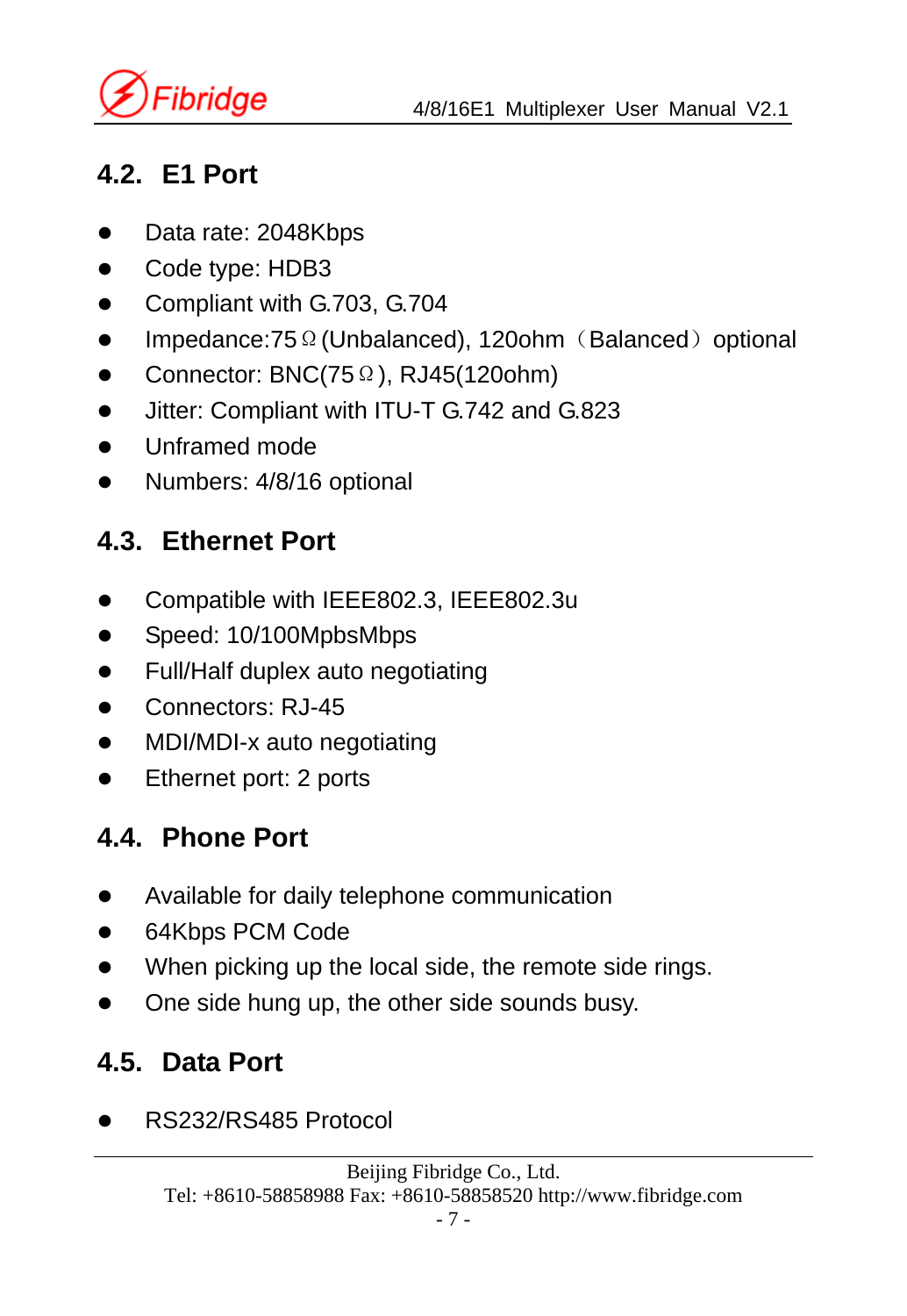

- For RS232, Bit rate: 4.8Kbps-115.2Kbps
- Connector: DB9, male, check table1 for the definition



#### Table1 Definition of the Data DB9

| <b>PIN</b>        | 2                             | 3            | 5 | 1, 4 | 6   |              | 8   | 9     |
|-------------------|-------------------------------|--------------|---|------|-----|--------------|-----|-------|
| <b>Protocol</b>   |                               | <b>RS232</b> |   |      |     | <b>RS485</b> |     |       |
|                   |                               |              |   |      | TX- | TX+          | RX- | $RX+$ |
| <b>Definition</b> | <b>GND</b><br><b>RX</b><br>ТX |              |   | N.A. | (Z) |              | (B) | (A`   |

## **4.6. Management Port**

- Type: Console management
- Protocol: RS232, bit rate 9600bps or 19200bps
- Connector: DB9, male, check table2 for the definition

Table2 Definition of the Management DB9

| <b>PIN</b>        |    |          | ັ          | Others |
|-------------------|----|----------|------------|--------|
| <b>Definition</b> | RX | т۱,<br>. | <b>GND</b> | N.A.   |

## **4.7. Power Supply**

- Input voltage: AC:  $100V \sim 240V$ , 50/60Hz DC: -48V
- Power Consumption : 5W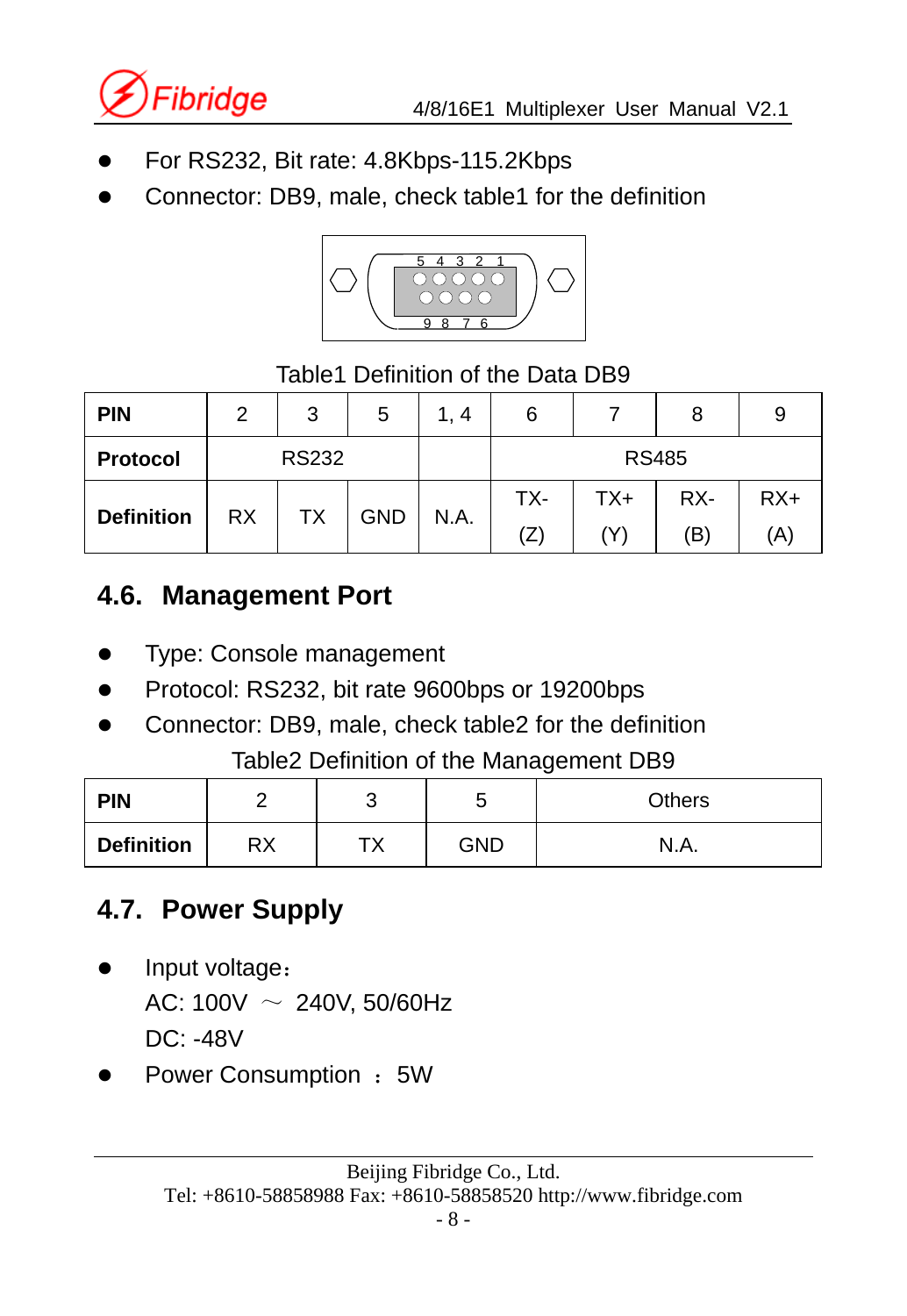

### **4.8. Operating Environment**

- Temperature: 0℃—50℃
- Humidity: 95%, no condensing

## **4.9. Device Size**

- z 4/8E1 Standalone device 434mm (W) × 44mm (H) × 200mm (D)
- 16E1 Standalone device 434mm (W) × 44mm (H) × 234mm (D)
- Chassis size 19 inch (W) × 6U (H) × 300mm (D)

## **5. Device Panel**

## **5.1. 4/8E1 Multi-service Multiplexer, Standalone**

#### **5.1.1. Front Panel of 4/8E1 Multi-service Multiplexer**



#### Figure3 Front Panel of the 4/8E1 Multiplexer standalone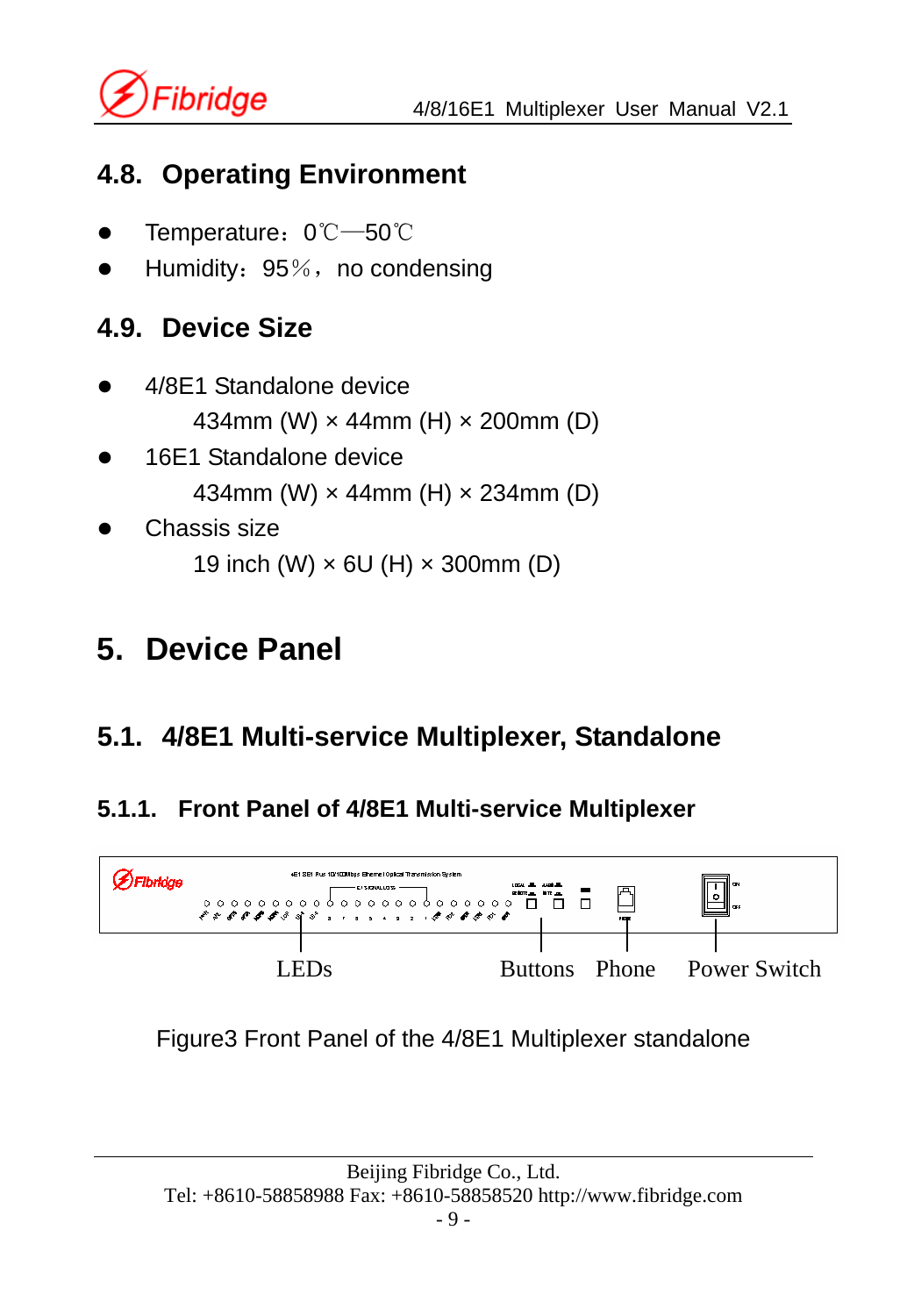

#### **5.1.2. Back Panel of 4/8E1 Multi-service Multiplexer**



Figure4 Back Panel of the 4/8E1 Multiplexer standalone

#### **5.1.3. LEDs Description of 4/8E1 Multi-service Multiplexer**

| Talbe3: LEDs description of the 4/8E1 Multiplexer standalone |  |  |
|--------------------------------------------------------------|--|--|
|                                                              |  |  |

| <b>LEDs</b> | Color | Stat.               | <b>Description</b>                                                                                                     |
|-------------|-------|---------------------|------------------------------------------------------------------------------------------------------------------------|
| <b>PWR</b>  | Green | <b>ON</b>           | Power Supply OK                                                                                                        |
| ARL         | Red   | ON/<br><b>Blink</b> | ARL is on When local device has any alarm. ARL<br>blinks when remote device has alarm but no alarm<br>at local device. |
| <b>OPTB</b> | Green | <b>ON</b>           | Optical-B work state indicator.<br>OPTB is on when Optical-B works.                                                    |
| <b>OPTA</b> | Green | <b>ON</b>           | Optical-A work state indicator.<br>OPTA is on when Optical-A works.                                                    |
| <b>NOPB</b> | Red   | <b>ON</b>           | NOPB is on when no optical signals is detected by<br>RX of Optical-B Port.                                             |
| <b>NOPA</b> | Red   | ON.                 | NOPA is on when no optical signals is detected by<br>RX of Optical-A Port.                                             |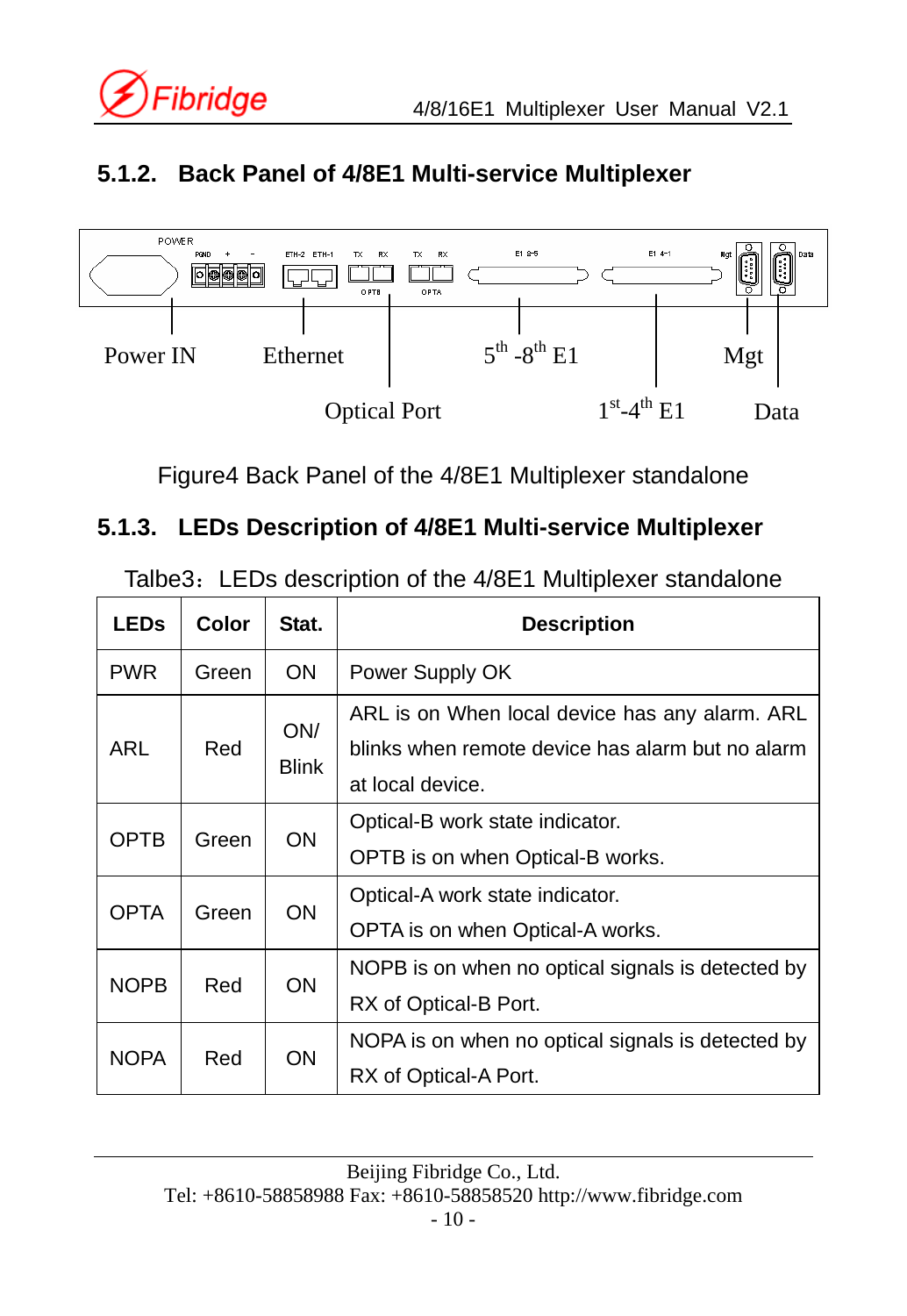

4/8/16E1 Multiplexer User Manual V2.1

| LOF                       | Red   | ON                  | <b>LOF</b><br>Optical<br>is<br>when<br>Line<br>loses<br>on<br>synchronization. IE-3 and IE-6 Alarm are masked<br>when LOF alarm occurs.                                                                    |
|---------------------------|-------|---------------------|------------------------------------------------------------------------------------------------------------------------------------------------------------------------------------------------------------|
| $IE-3$                    | Red   | ON                  | 1E-3 is on when optical line's bit error rate is over<br>$10^{-3}$ .                                                                                                                                       |
| $IE-6$                    | Red   | ON                  | 1E-6 is on when optical line's bit error rate is over<br>$10^{-6}$ .                                                                                                                                       |
| LOS8-<br>LOS <sub>1</sub> | Red   | ON                  | LOSx $(x=1-8)$ is on When the relevant E1<br>Channel Signal loses.                                                                                                                                         |
| LTR <sub>2</sub>          | Green | ON/<br><b>Blink</b> | Ethernet2 Link/TX/RX indicator, LTR2 is on when<br>the Ethernet2 port of the local device links<br>properly, LTR2 blinks when the Ethernet2 port of<br>the local device is transmitting or receiving Data. |
| FD <sub>2</sub>           | Green | ON                  | Ethernet2 Half/Full Duplex status indicator. FD2 is<br>on when the Ethernet2 port of the local device is<br>working at Full Duplex.                                                                        |
| BT <sub>2</sub>           | Green | OΝ                  | Ethernet2 10M/100M bps speed indicator. BT2 is<br>on when the Ethernet2 port of the local device is<br>working at 100Mbps speed.                                                                           |
| LTR <sub>1</sub>          | Green | ON/<br><b>Blink</b> | Ethernet1 Link/TX/RX indicator, LTR1 is on when<br>the Ethernet1 port of the local device links<br>properly, LTR 1blinks when the Ethernet1 port of<br>the local device is transmitting or receiving data. |
| FD <sub>1</sub>           | Green | ON                  | Ethernet1 Half/Full Duplex status indicator. FD1 is<br>on when the Ethernet1 port of the local device is<br>working at Full Duplex.                                                                        |
| BT <sub>1</sub>           | Green | ON                  | Ethernet1 10M/100M bps speed indicator. BT1 is<br>on when the Ethernet1 port of the local device is                                                                                                        |

Beijing Fibridge Co., Ltd.

Tel: +8610-58858988 Fax: +8610-58858520 http://www.fibridge.com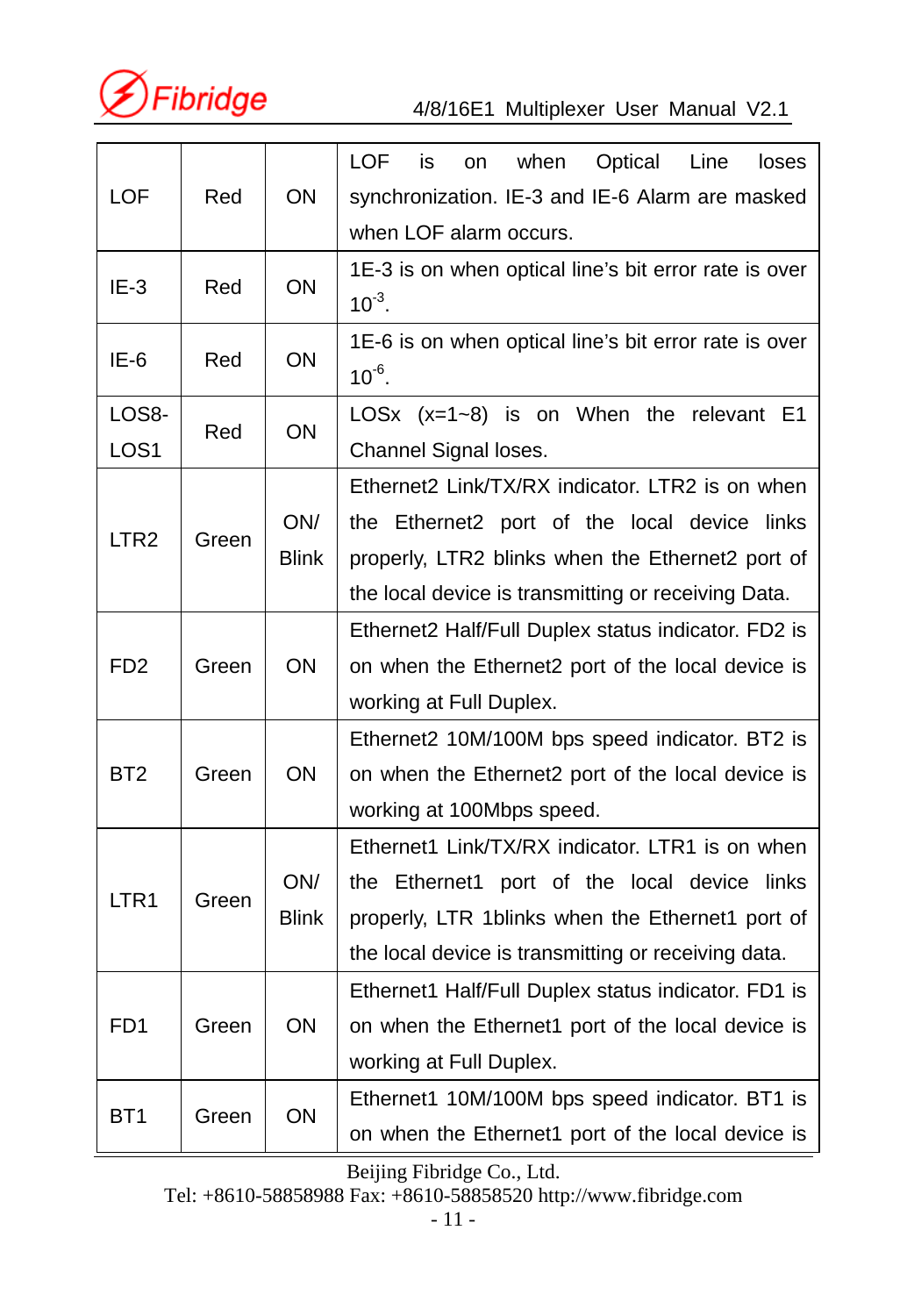

|  |  | working at 100Mbps speed. |
|--|--|---------------------------|
|  |  |                           |

Note: The LOF/1E-3/1E-6/LOS/LTR/SPD/FDX LEDs are corresponding to the status of the remote device if the local/remote button is pressed down.

#### **5.1.4. Button Description of 4/8E1 Multi-service Multiplexer**

| <b>Type/Status</b>    |                                                  | <b>Description</b>                                                                                                                                                      |  |  |
|-----------------------|--------------------------------------------------|-------------------------------------------------------------------------------------------------------------------------------------------------------------------------|--|--|
| LOCAL/                | <b>LOCAL</b>                                     | When the button of 'Local/Remote' is pressed<br>down as $\Box \Box$ , this led shows the status of                                                                      |  |  |
| <b>REMOTE</b>         | <b>REMOTE</b>                                    | remote device. Opposite, when up as <b>whene</b> ,<br>the led shows the status of local device.                                                                         |  |  |
| ALARM/<br><b>MUTE</b> | <b>ALARM</b>                                     | When the button of 'Alarm/Mute' is pressed<br>down as $\Box$ , the alarm sound is mute.                                                                                 |  |  |
|                       | <b>MUTE</b><br><b>Contract Contract Contract</b> | Opposite, when up as $\Box$ , the device<br>sounds when any of the alarms occurs.                                                                                       |  |  |
| <b>MASK</b>           | Switch<br><b>Button</b>                          | When press this button once, any of the current<br>El LOS Alarm will be masked, it looks<br>disappear. But new E1 LOS Alarm will still<br>make the relevant LOS LED on. |  |  |

Table4 Panel Button Description of 4/8E1 Multiplexer

#### **5.1.5. Interface Description of 4/8E1 Multi-service Multiplexer**

Table5 Interface Description of 4/8E1 Multiplexer

| <b>Ports</b> |                              | <b>Description</b> |
|--------------|------------------------------|--------------------|
|              | <b>PHONE</b> Phone Connector |                    |

Beijing Fibridge Co., Ltd. Tel: +8610-58858988 Fax: +8610-58858520 http://www.fibridge.com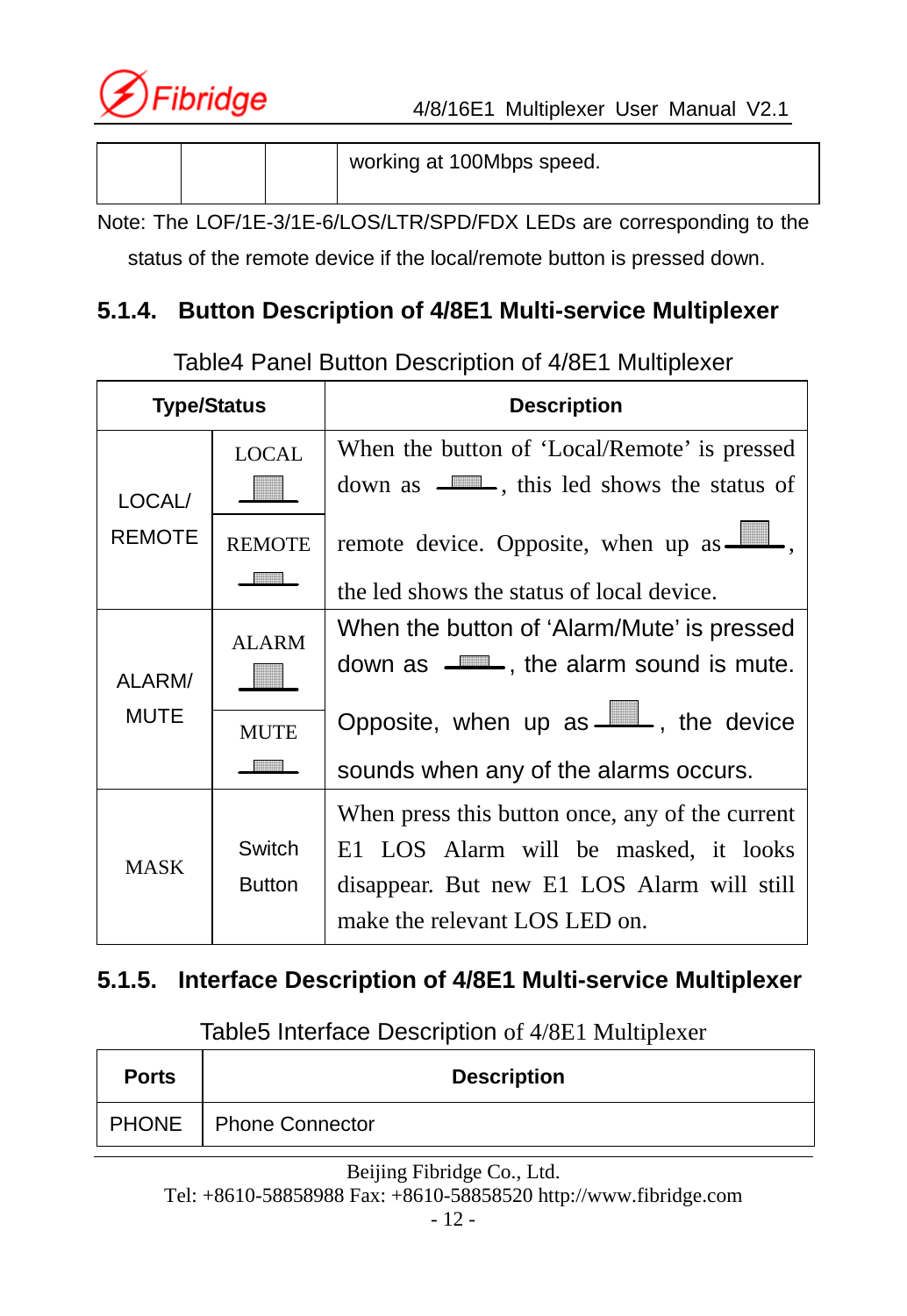

| <b>POWER</b> | <b>AC/DC Power Input</b>                                                             |  |  |  |
|--------------|--------------------------------------------------------------------------------------|--|--|--|
| ETH-2        | The 2 <sup>nd</sup> Ethernet port, RJ45, 10/100Mbps, Half/Full Duplex                |  |  |  |
| EHT-1        | The 1 <sup>st</sup> Ethernet port, RJ45, 10/100Mbps, Half/Full Duplex                |  |  |  |
| <b>OPTB</b>  | Optical B, for backup function                                                       |  |  |  |
| <b>OPTA</b>  | Optical A                                                                            |  |  |  |
| $E18-5$      | $5th$ ~8 <sup>th</sup> E1 Channel, DB37 Connector, connected by an adapter           |  |  |  |
| $E14-1$      | 1 <sup>st</sup> ~4 <sup>th</sup> E1 Channel, DB37 Connector, connected by an adapter |  |  |  |
| Mgt          | Management Console port, RS232, DB9 Connector                                        |  |  |  |
| Data         | RS232/RS485 Data port, DB9 Connector                                                 |  |  |  |

Note: Above description is include all the ports. The ordered device maybe haven't some of the ports, such as optical B,  $5<sup>th</sup>~8<sup>th</sup>$  E1 channel, etc.

### **5.2. 16E1 Multi-service Multiplexer**

#### **5.2.1. Front Panel of 16E1 Multi-service Multiplexer**



Figure5 Front Panel of the 16E1 Multiplexer standalone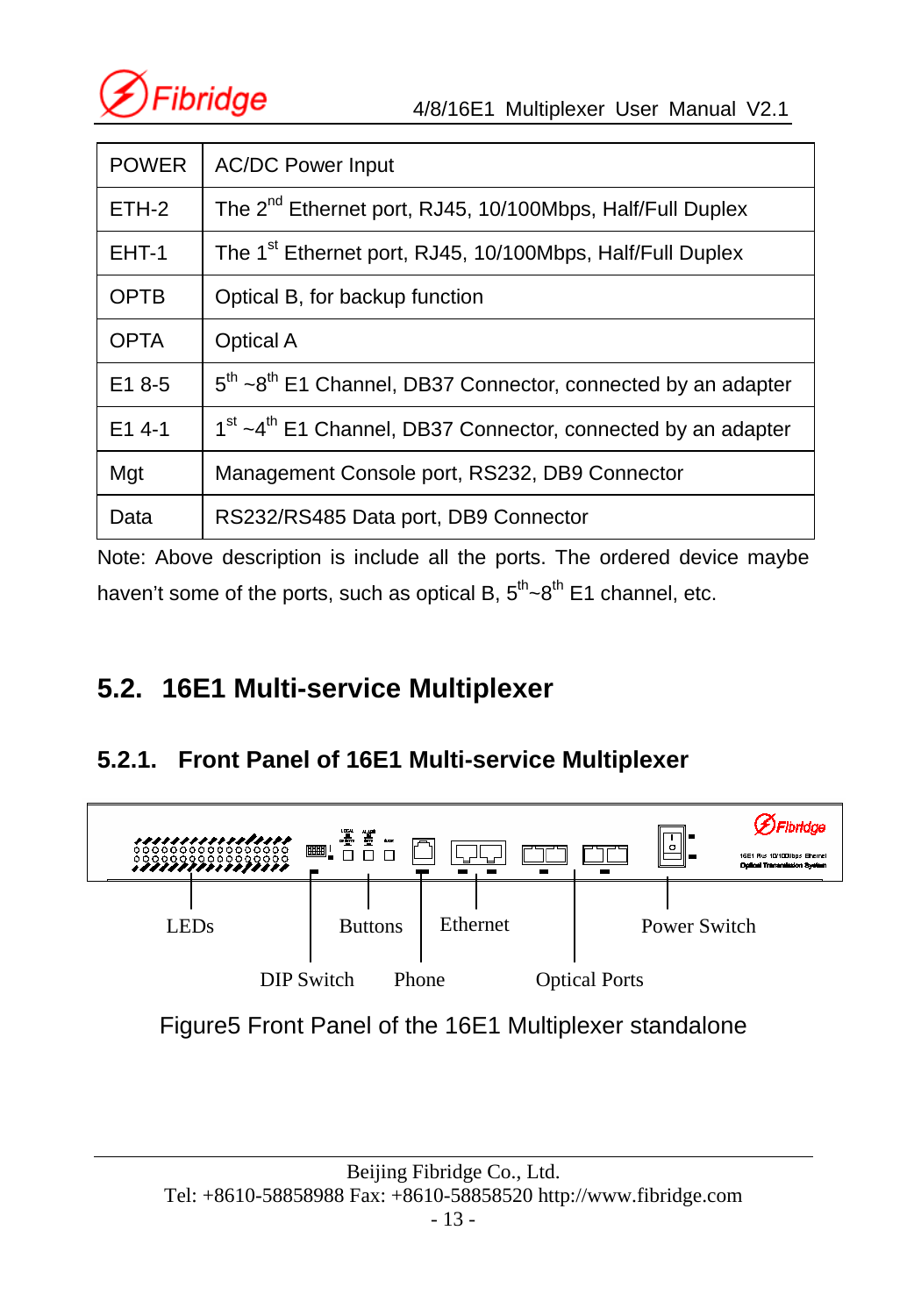#### **5.2.2. Back Panel of 16E1 Multiplexer**



Figure6 Back Panel of the 16E1 Multiplexer standalone

Note: There are two types of Modules for the E1 channel. One is 8\*BNC Module for 75ohm impedance, the other is 8\*RJ45 Module for 120ohm impedance. They are exchangeable.

#### **5.2.3. LEDs of 16E1 Multi-service Multiplexer Description**

| <b>LEDs</b>                | Color  | Stat.               | <b>Description</b>                                                                                                                                                                                                         |
|----------------------------|--------|---------------------|----------------------------------------------------------------------------------------------------------------------------------------------------------------------------------------------------------------------------|
| <b>PWR</b>                 | Green  | <b>ON</b>           | Power Supply OK                                                                                                                                                                                                            |
| ARL                        | Red    | ON/<br><b>Blink</b> | ARL is on When local device has any alarm.<br>ARL blinks when remote device has alarm<br>but no alarm at local device.                                                                                                     |
| LOS16-<br>LOS <sub>1</sub> | Red    | <b>ON</b>           | LOSx $(x=1-16)$ is on When the relevant E1<br>Channel Signal loses.                                                                                                                                                        |
| LTR <sub>1</sub>           | Yellow | ON/<br><b>Blink</b> | Ethernet1 Link/TX/RX indicator. LTR1 is on<br>when the Ethernet1 port of the local device<br>properly, LTR 1blinks when<br>links<br>the<br>Ethernet1 port of the local device acts, that<br>is, transmitting or receiving. |

Table6: LEDs Description of the 16E1 Multiplexer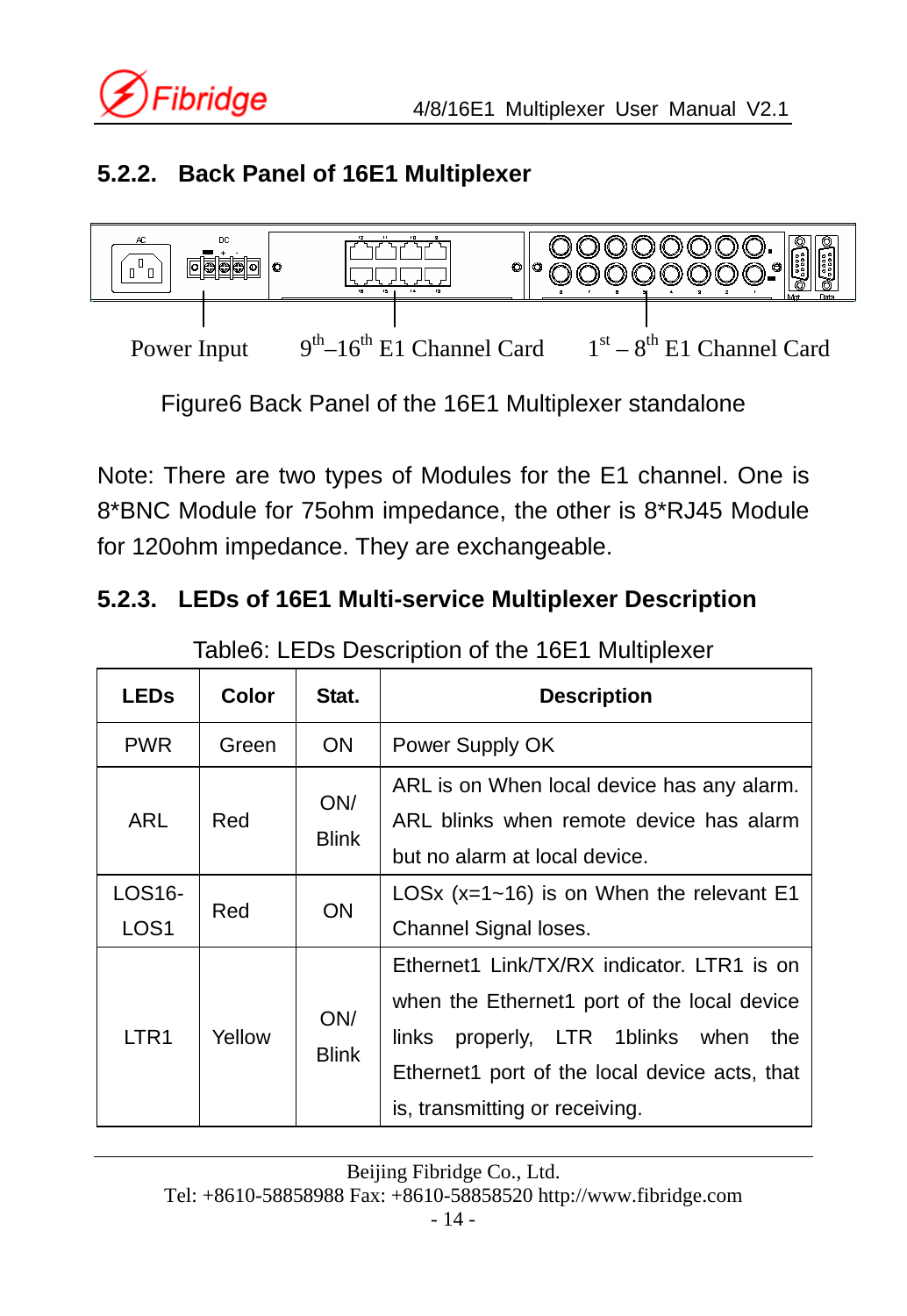

4/8/16E1 Multiplexer User Manual V2.1

| LTR <sub>2</sub> | Yellow | ON/<br><b>Blink</b> | Ethernet2 Link/TX/RX indicator, LTR2 is on<br>when the Ethernet2 port of the local device<br>links<br>properly, LTR2 blinks when<br>the<br>Ethernet2 port of the local device acts, that<br>is, transmitting or receiving. |
|------------------|--------|---------------------|----------------------------------------------------------------------------------------------------------------------------------------------------------------------------------------------------------------------------|
| SPD <sub>1</sub> | Green  | ON                  | Ethernet1 10M/100M bps speed indicator.<br>BT1 is on when the Ethernet1 port of the<br>local device is working at 100Mbps speed.                                                                                           |
| SP <sub>D2</sub> | Green  | ON                  | Ethernet2 10M/100M bps speed indicator.<br>BT2 is on when the Ethernet2 port of the<br>local device is working at 100Mbps speed.                                                                                           |
| FDX1             | Green  | ON                  | Ethernet1 Half/Full Duplex status indicator.<br>FD1 is on when the Ethernet1 port of the<br>local device is working at Full Duplex.                                                                                        |
| FDX <sub>2</sub> | Green  | ON                  | Ethernet2 Half/Full Duplex status indicator.<br>FD2 is on when the Ethernet2 port of the<br>local device is working at Full Duplex.                                                                                        |
| <b>WORKA</b>     | Green  | ON                  | Optical-A work state indicator.<br>OPTA is on when Optical-A works.                                                                                                                                                        |
| <b>WORKB</b>     | Green  | ON                  | Optical-B work state indicator.<br>OPTB is on when Optical-B works.                                                                                                                                                        |
| <b>NOPA</b>      | Red    | ON                  | NOPA is on when no optical signals is<br>detected by RX of Optical-A Port.                                                                                                                                                 |
| <b>NOPB</b>      | Red    | OΝ                  | NOPB is on when no optical signals is<br>detected by RX of Optical-B Port.                                                                                                                                                 |
| <b>LOFA</b>      | Red    | ON                  | LOFA is on when Optical-A Line loses<br>synchronization. IE-3 and IE-6 Alarm are                                                                                                                                           |

Beijing Fibridge Co., Ltd.

Tel: +8610-58858988 Fax: +8610-58858520 http://www.fibridge.com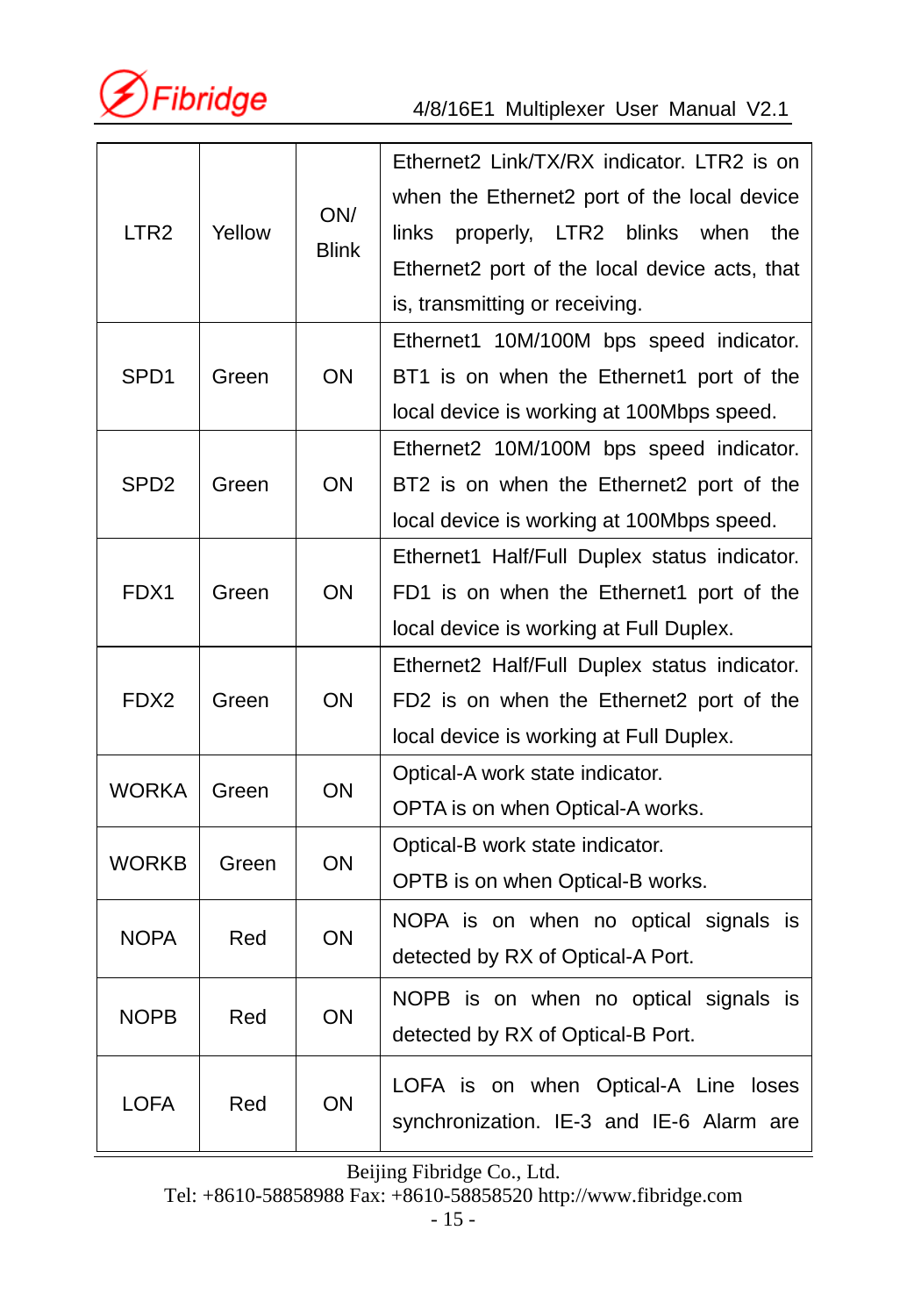

4/8/16E1 Multiplexer User Manual V2.1

|         |     |     | masked when LOFA alarm occurs.                                                                                     |
|---------|-----|-----|--------------------------------------------------------------------------------------------------------------------|
| LOFB    | Red | ON. | LOFB is on when Optical-B Line loses<br>synchronization. IE-3 and IE-6 Alarm are<br>masked when LOFB alarm occurs. |
| IE-3A   | Red | ON. | 1E-3A is on when optical-A line's bit error<br>rate is over 10-3.                                                  |
| $IE-3B$ | Red | ON  | 1E-3B is on when optical-B line's bit error<br>rate is over 10-3.                                                  |
| IE-6A   | Red | OΝ  | 1E-6A is on when optical-A line's bit error<br>rate is over 10-6.                                                  |
| IE-6B   | Red | OΝ  | 1E-6B is on when optical-B line's bit error<br>rate is over 10-6.                                                  |

Note: The **Work / NOP / LOF / 1E-3 / 1E-6 / LOS / LTR / SPD / FDX** LEDs will show the status of the remote device if the local/remote button is pressed down.

#### **5.2.4. DIP Switch SET of 16E1 Multi-service Multiplexer**

Table7 DIP Switch Description of the 16E1 Multiplexer

| <b>Bit1,2</b>    | Optical port | X ON                             | ON OFF        | OFF OFF                                        |
|------------------|--------------|----------------------------------|---------------|------------------------------------------------|
|                  | Selection    | Forced Port A                    | Forced Port B | A/B Auto-select                                |
| Bit <sub>3</sub> | E1Loop back  |                                  |               | ON: Local loop enable, OFF: Remote loop enable |
| Bit4             | ALS setting  | ON: ALS Enable, OFF: ALS Disable |               |                                                |

Note: X means both ON and OFF are OK.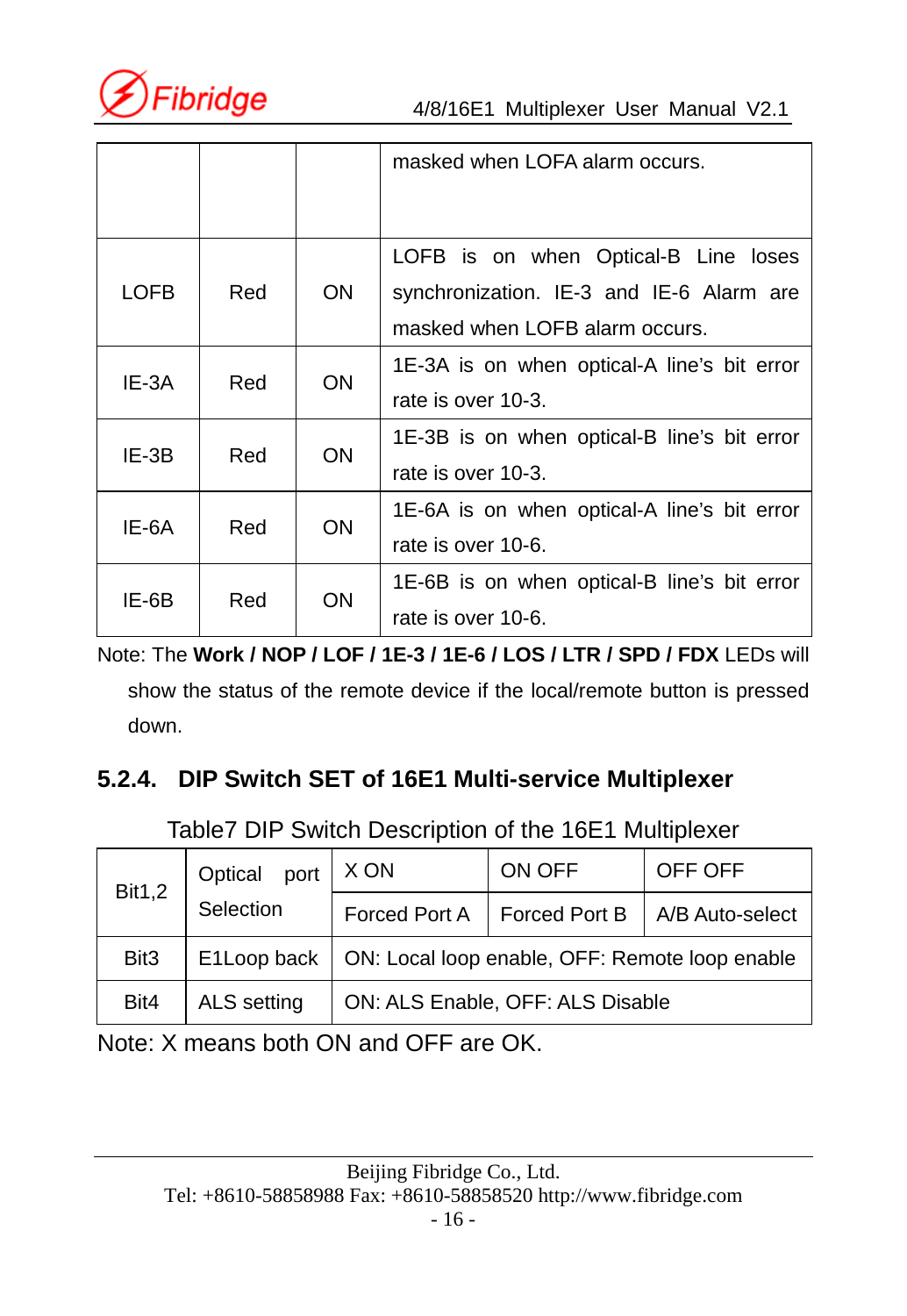#### **5.2.5. Button Description of 16E1 Multi-service Multiplexer**

#### Table8: Description for the Button of 16E1 Multiplexer

|                | <b>Type/Status</b>          | <b>Description</b>                                                                                                                                                      |
|----------------|-----------------------------|-------------------------------------------------------------------------------------------------------------------------------------------------------------------------|
| LOCAL/         | LOCAL                       | When pressed down as <b>ITTLE</b> , this led shows<br>the status of remote device. When Pressed up                                                                      |
| <b>REMOTE</b>  | <b>REMOTE</b>               | as <u>I</u> , the led shows the status of local<br>device.                                                                                                              |
| ALARM/<br>MUTE | <b>ALARM</b><br><b>MUTE</b> | When pressed down as <b>ITTLE</b> , the alarm sound<br>is mute. When pressed up as <b>ITTL</b> , the device<br>sounds when any of the alarms occurs.                    |
| <b>MASK</b>    | Switch<br><b>Button</b>     | When press this button once, any of the current<br>E1 LOS Alarm will be masked, it looks disappear.<br>But new E1 LOS Alarm will still make the relevant<br>LOS LED on. |

#### **5.2.6. Interface Description of 16E1 Multi-service Multiplexer**

#### Table9 Interface Description of 16E1 Multiplexer

| Port         | <b>Description</b>                                                    |
|--------------|-----------------------------------------------------------------------|
| <b>PHONE</b> | <b>Phone Connector</b>                                                |
| ETH-2        | The 2 <sup>nd</sup> Ethernet port, RJ45, 10/100Mbps, Half/Full Duplex |
| EHT-1        | The 1 <sup>st</sup> Ethernet port, RJ45, 10/100Mbps, Half/Full Duplex |
| <b>OPTB</b>  | Optical B, for backup function                                        |

Beijing Fibridge Co., Ltd.

Tel: +8610-58858988 Fax: +8610-58858520 http://www.fibridge.com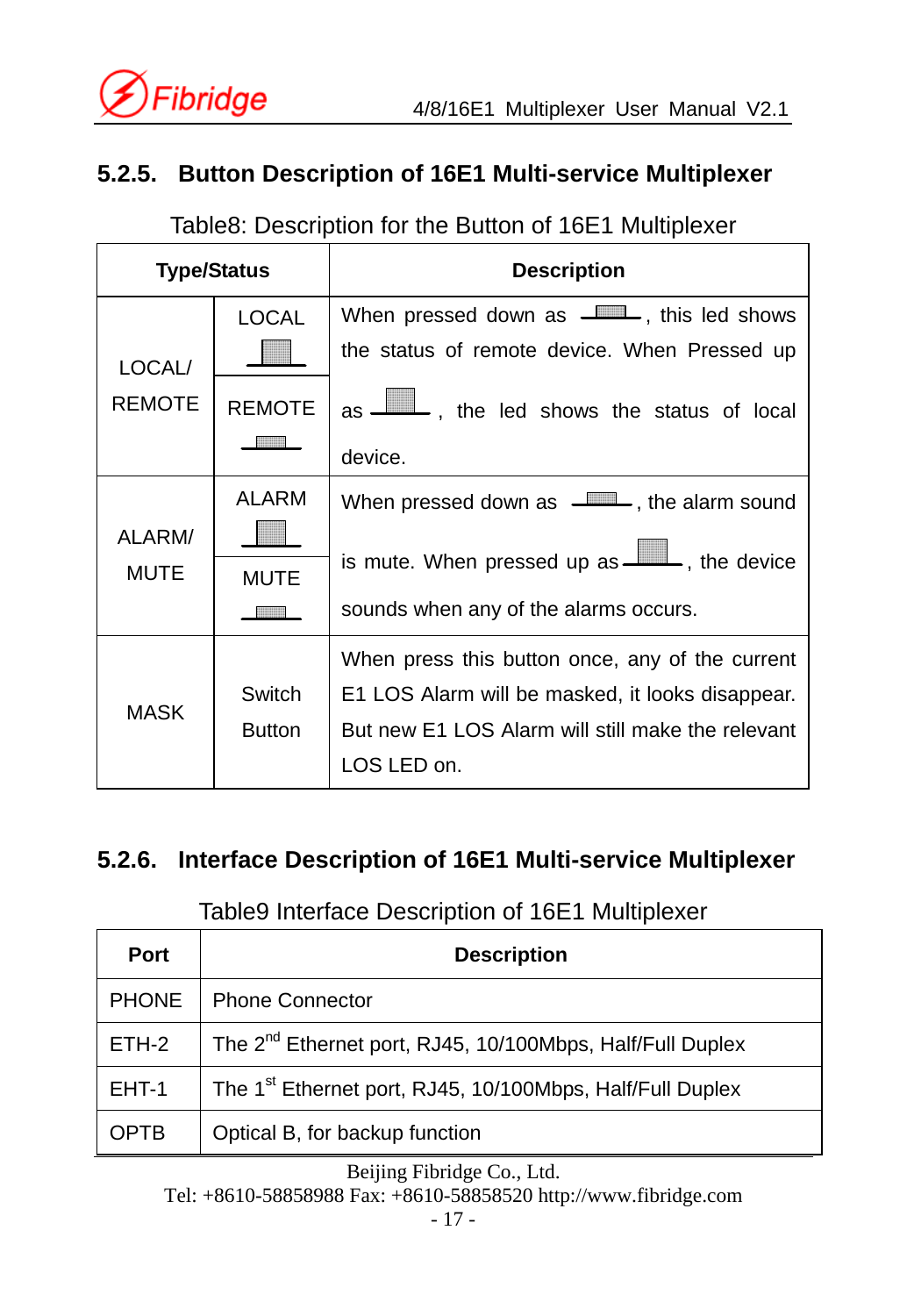

| OPTA    | Optical A                                                |  |  |  |  |  |  |
|---------|----------------------------------------------------------|--|--|--|--|--|--|
| Power   | <b>AC/DC Power Input</b>                                 |  |  |  |  |  |  |
| E1 16-9 | One card which can be installed into the standalone box, |  |  |  |  |  |  |
| $E18-1$ | 75 ohm/120 ohm Optional                                  |  |  |  |  |  |  |
| Mat     | Management Console port, RS232, DB9 Connector            |  |  |  |  |  |  |
| Data    | RS232/RS485 Data port, DB9 Connector                     |  |  |  |  |  |  |

Note: Above description is include all the ports. The ordered device maybe haven't some of the ports, such as optical B, ETH1& ETH2 etc.

## **5.3. Chassis of E1 Multi-service Multiplexer**

#### **5.3.1. Front View of the Chassis**



Figure7: Slots types distributing

As shown in the above figure, there are 14 slots chassis in the device. These 14 slots are dividing into three parts: the leftmost slot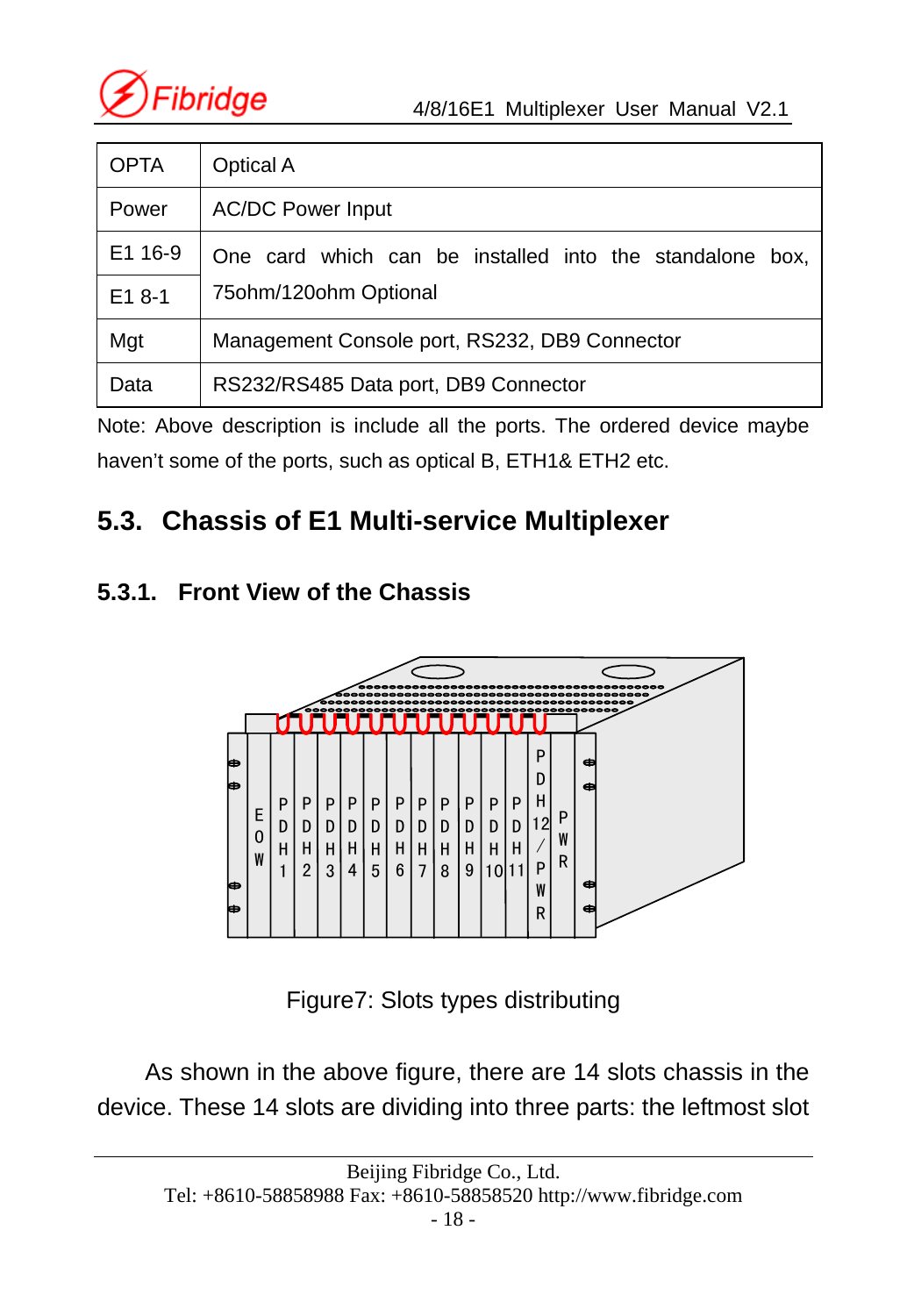

is for EOW, the rightmost slot is for 220VAC PWR, the other 12 slots is for Multi-service Multiplexer Module. The  $12<sup>th</sup>$  Multi-service Multiplexer Module can also be installed for 220VAC PWR Module.

For -48VDC power input, user needn't install any Power Module. User only need to connect the -48V power input connector to the -48VDC power source.



#### **5.3.2. Back View of the Chassis**

Figure8: Back Panel View of the Chassis

## **5.4. 2\*4E1 Multi-service Multiplexer Module**

For 2\*4E1 Multi-service Multiplexer Module, one module has two independent 4E1 Multi-service Multiplexer device. They are the same. The two optical port is independent.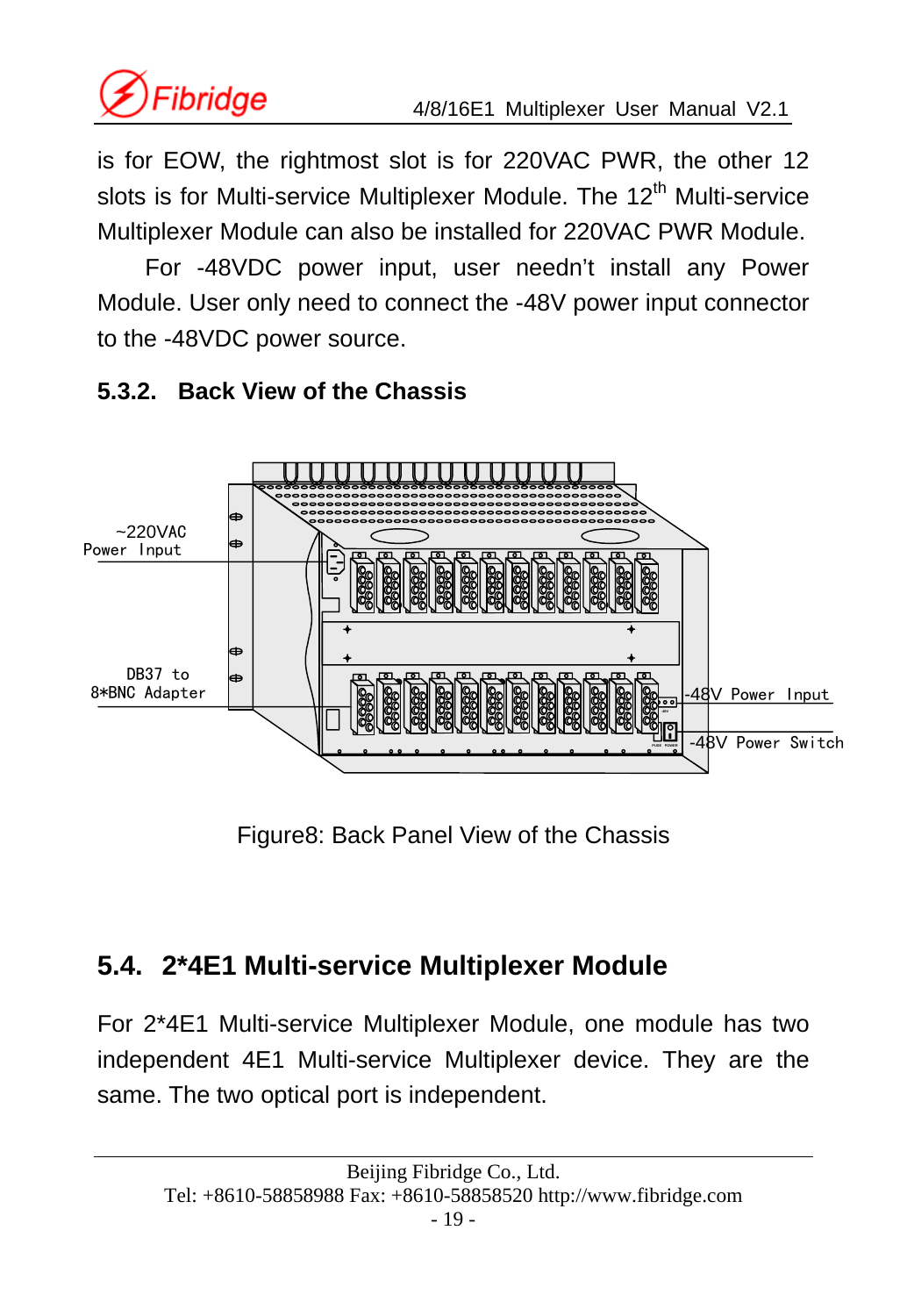

#### **5.4.1. Panel sketch map of the 2\*4E1 Multi-service Multiplexer**



Figure9 The Panel of the 2\*4E1 (Left) and 8E1 Multiplexer Module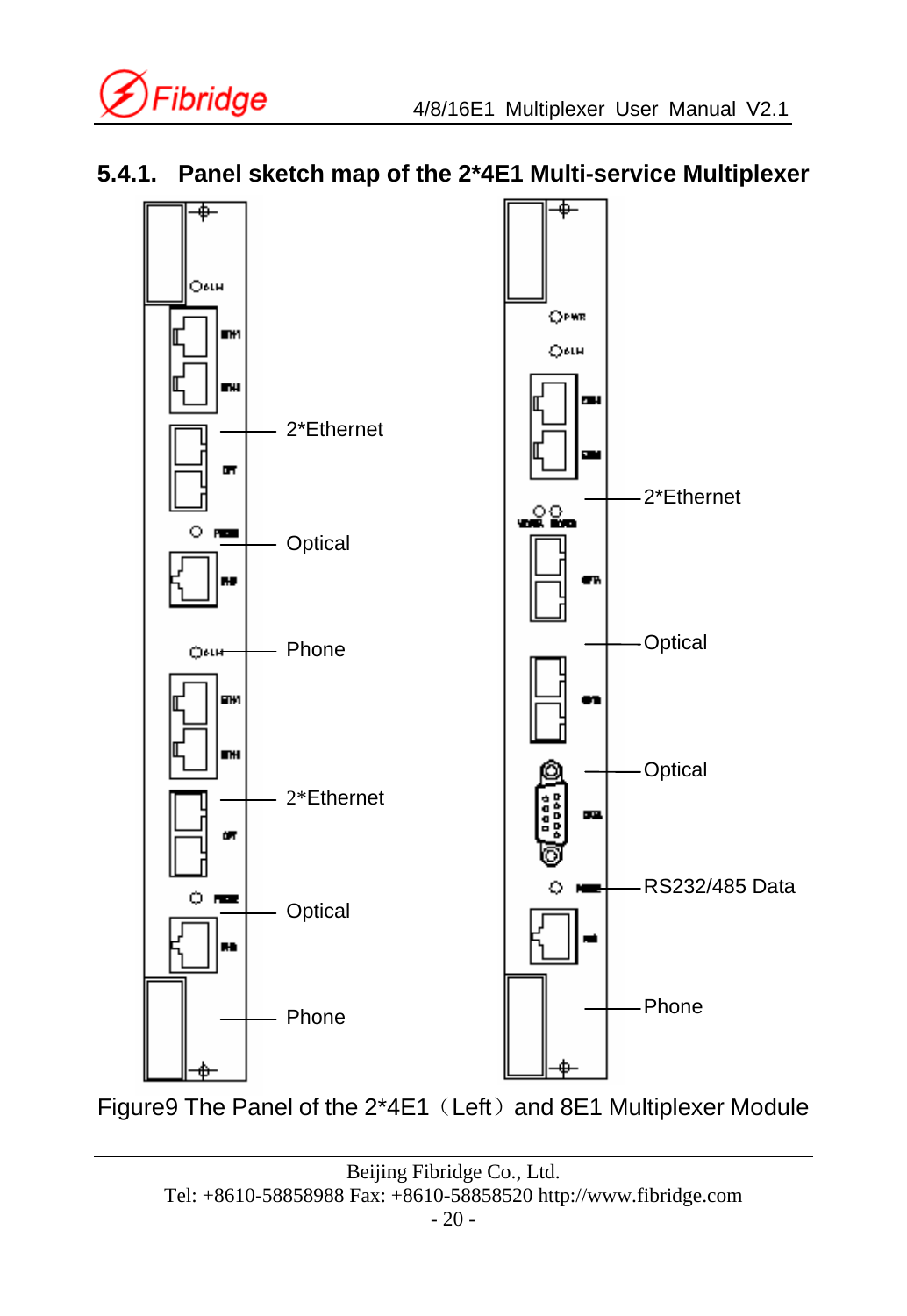

#### **5.4.2. LEDs Description of the 2\*4E1 Module**

#### Table10 LEDs Description of 2\*4E1 Multiplexer Module

| <b>LEDs</b>  | Color | <b>Status</b> | <b>Description</b>                         |
|--------------|-------|---------------|--------------------------------------------|
| ARL          | Red   |               | ARL is on When local device has any alarm. |
|              |       |               | ARL blinks when remote device has alarm    |
|              |       | ON/           | but no alarm at local device.              |
|              |       | <b>Blink</b>  | When button of 'Local/Remote' is pressed   |
|              |       |               | down, this led shows the ALARM status of   |
|              |       |               | remote device.                             |
| <b>PHONE</b> | Green | ON/           | PHONE blinks When one calling but haven't  |
|              |       | <b>Blink</b>  | been talking. PHONE is on When talking.    |

#### **5.4.3. User Interface of the 2\*4E1 Module**

#### Table11 User interface description of the 2\*4E1 Module

| 接口               | 含义                                                                    |
|------------------|-----------------------------------------------------------------------|
| ETH <sub>1</sub> | The 1 <sup>st</sup> Ethernet port, RJ45, 10/100Mbps, Half/Full Duplex |
| ETH <sub>2</sub> | The 2 <sup>nd</sup> Ethernet port, RJ45, 10/100Mbps, Half/Full Duplex |
| <b>OPT</b>       | Optical port                                                          |
| <b>PHS</b>       | For phone, use one MDI-UTP to connect to the EOW Module               |

### **5.5. 4/8E1Multi-service Multiplexer Module**

For 1\*4E1 or 8E1 Multi-service Multiplexer Module, one module has only one independent 4E1 or 8E1 Multiplexer device. The second optional optical port is for redundant backup.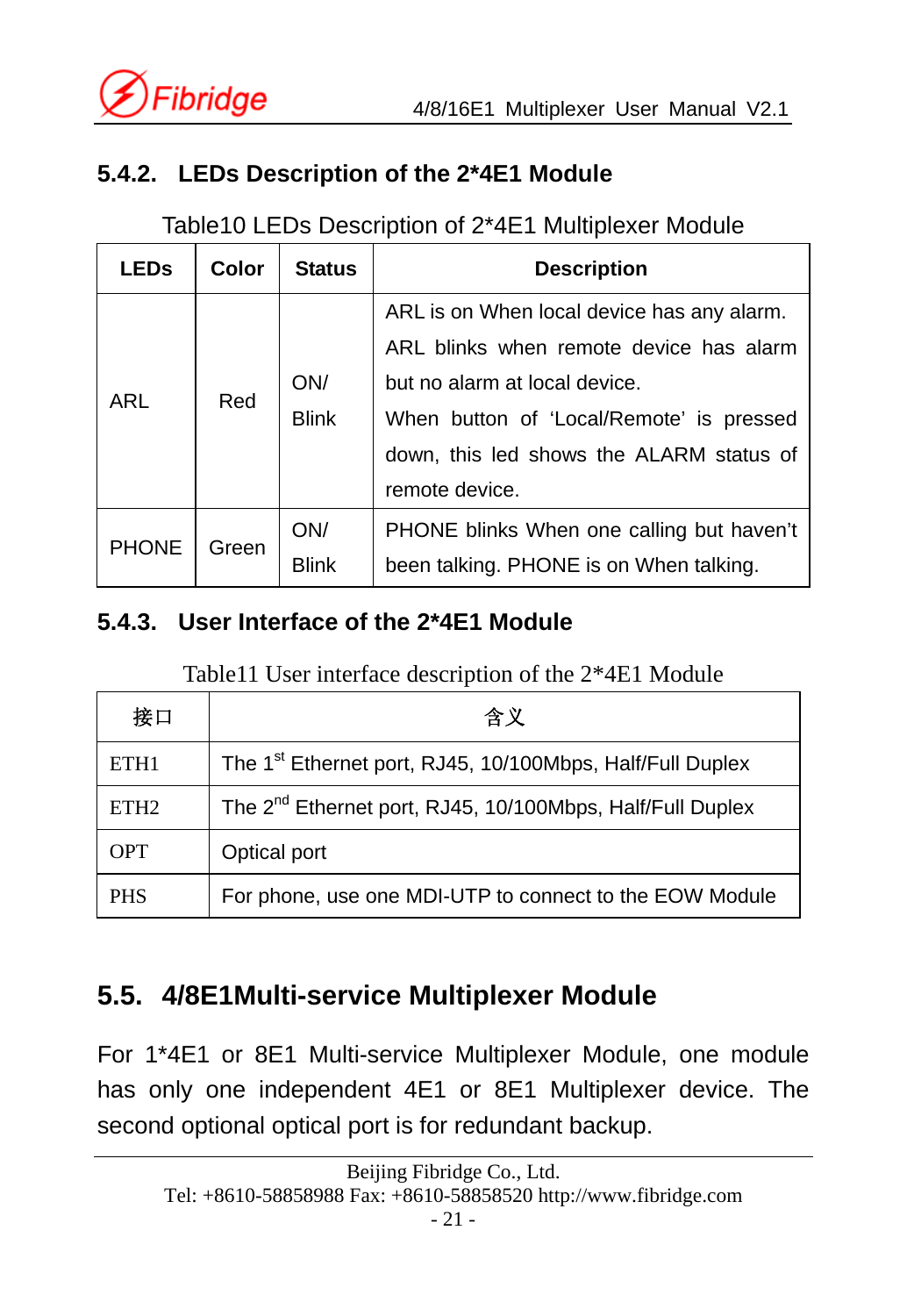#### **5.5.1. Panel of the 4/8E1 Multi-service Multiplexer Module**

Please see **Figure9** to get the detail information.

#### **5.5.2. LEDs Description of the 4/8E1 Multiplexer Module**

Table12: LEDs Description of the 4/8E1 Multiplexer Module

| <b>LEDs</b>  | Color | <b>Status</b> | <b>Description</b>                       |
|--------------|-------|---------------|------------------------------------------|
| <b>PWR</b>   | Green | ON            | Power work state indicator.              |
|              |       |               | PWR is ON when Power supply ok.          |
|              |       |               | ARL is ON When local device has any      |
|              |       |               | alarm. ARL blinks when remote device     |
| ARL          | Red   | ON/           | has alarm but no alarm at local device.  |
|              |       | <b>Blink</b>  | button of 'Local/Remote'<br>When<br>is.  |
|              |       |               | pressed down, this led shows<br>the      |
|              |       |               | ALARM status of remote device.           |
| <b>WORKA</b> | Green | ON            | Optical-A work state indicator.          |
|              |       |               | WORKB is ON when Optical-B works.        |
| <b>WORKB</b> | Green | ON            | Optical-B work state indicator.          |
|              |       |               | WORKA is ON when Optical-A works.        |
|              |       |               | PHONE is ON When calling.                |
| <b>PHONE</b> | Green | ON/           | PHONE blinks When local device be        |
|              |       | <b>Blink</b>  | called by the remote end device or local |
|              |       |               | device call the remote end device.       |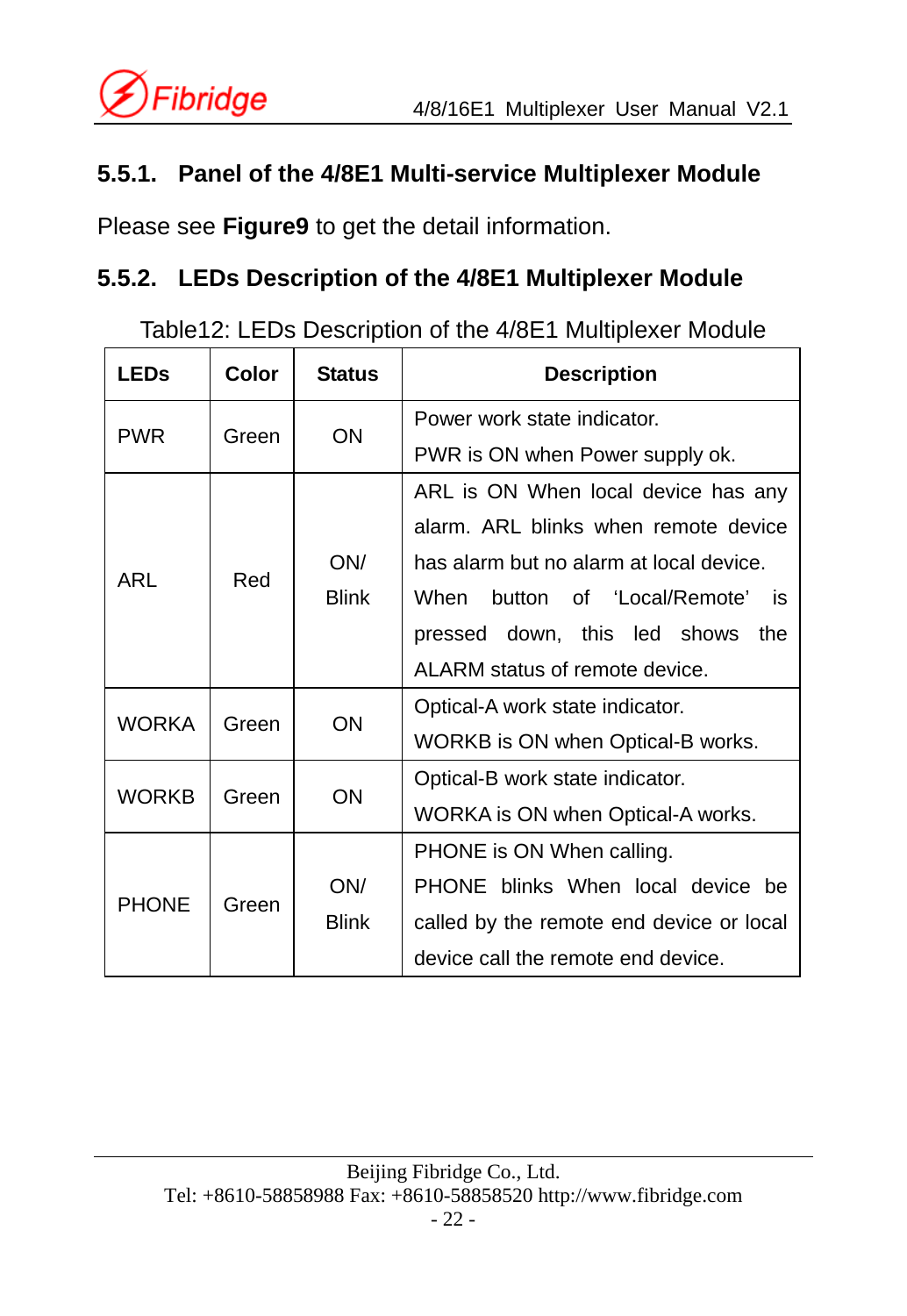#### **5.5.3. User Interface of the 4/8E1 Multiplexer Module**

Table13 Interface Description of the 4/8E1 Multiplexer Module

| Port             | <b>Description</b>                                                    |
|------------------|-----------------------------------------------------------------------|
| ETH <sub>1</sub> | The 1 <sup>st</sup> Ethernet port, RJ45, 10/100Mbps, Half/Full Duplex |
| ETH <sub>2</sub> | The 2 <sup>nd</sup> Ethernet port, RJ45, 10/100Mbps, Half/Full Duplex |
| <b>OPTA</b>      | Optical A                                                             |
| <b>OPTB</b>      | Optical B for redundant backup                                        |
| <b>DATA</b>      | RS232/RS485 are Both OK, DB9 connector                                |
| <b>PHS</b>       | For phone, use one MDI-UTP to connect to the EOW Module               |

## **5.6. EOW Module**

EOW Module provides two main functions. One is for giving the Phone connected channel, the other is for Management. The EOW Module supports two kinds of management port. One is RS232, which gives Console management. The other is Ethernet, which gives SNMP-based management.

For more information about the management, please check relative software user manual.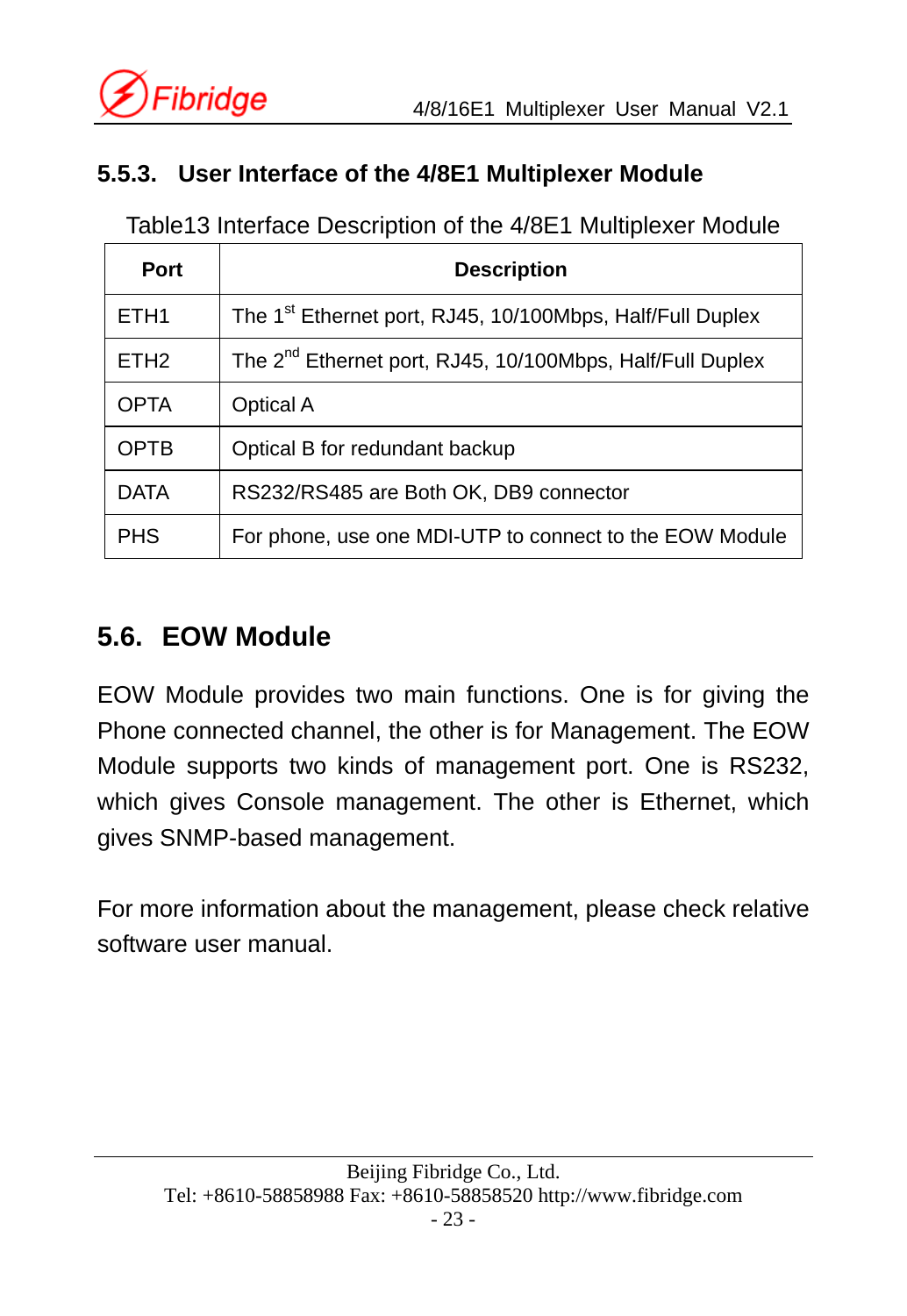





Figure10 The Panel map of the EOW Module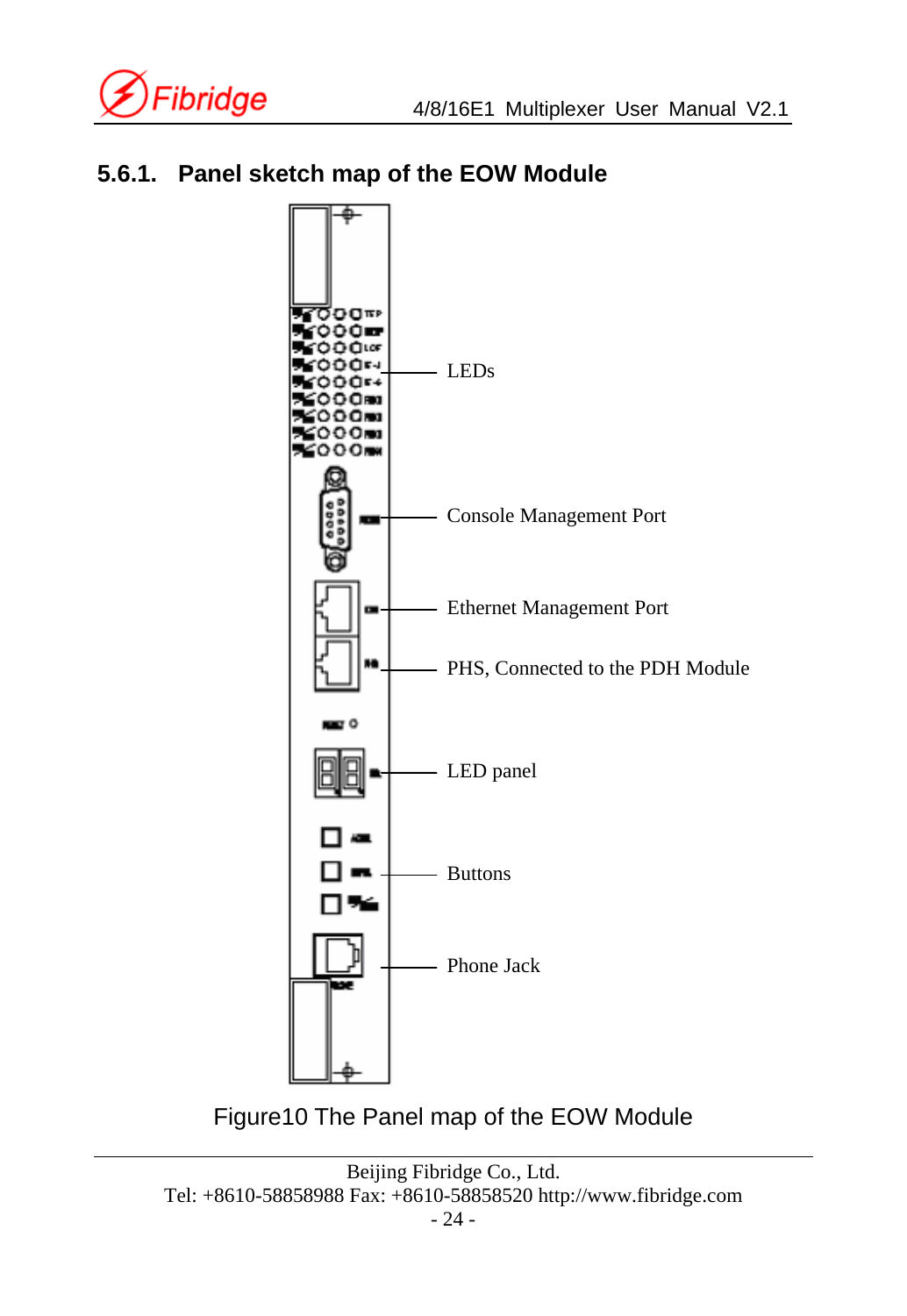

#### **5.6.2. LEDs of the EOW Module**

#### Table14 LEDs description of the EOW Module

| <b>LEDs</b>                | Color  | <b>Status</b>       | <b>Description</b>                                         |
|----------------------------|--------|---------------------|------------------------------------------------------------|
| <b>PWR</b>                 |        |                     | Power work state indicator.                                |
|                            | Green  | ON                  | PWR is ON when Power supply ok.                            |
| <b>ACT</b>                 | Yellow |                     | EOW work state indicator.                                  |
|                            |        | <b>ON</b>           | ACT blinks when EOW Module works properly.                 |
|                            |        |                     | Temperature alarm indicator.                               |
| <b>TMP</b>                 | Red    | ON                  | TMP is ON When temperature of slots chassis is             |
|                            |        |                     | over 70 $°C$                                               |
| LOS1-                      | Red    | ON                  | LOSx $(x=1-8)$ is ON When the relevant E1                  |
| LOS8                       |        |                     | Channel Signal loses.                                      |
|                            | Red    | ON                  | NOP is ON when no optical signals is detected by           |
| <b>NOP</b>                 |        |                     | RX of Optical Port.                                        |
|                            |        |                     | LOF<br>is<br><b>ON</b><br>when<br>Optical<br>Line<br>loses |
| <b>LOF</b>                 | Red    | ON                  | synchronization. IE-3 and IE-6 Alarm are masked            |
|                            |        |                     | when LOF alarm occurs.                                     |
|                            |        | ON                  | 1E-3 is ON when optical line's bit error rate is over      |
| $IE-3$                     | Red    |                     | $10^{-3}$ .                                                |
| $IE-6$                     | Red    |                     | 1E-6 is ON when optical line's bit error rate is over      |
|                            |        | ON                  | $10^{-6}$ .                                                |
|                            |        |                     | Ethernet x (x=1~4) Link/TX/RX indicator.                   |
| LTR <sub>1</sub> -<br>LTR4 |        | ON/<br><b>Blink</b> | LTR $x$ ( $x=1-4$ ) is ON when the Ethernet port of the    |
|                            | Yellow |                     | local device links properly, LTR $x$ (x=1~4) blinks        |
|                            |        |                     | when the Ethernet1 port of the local device is             |
|                            |        |                     | transmitting or receiving data.                            |

Beijing Fibridge Co., Ltd.

Tel: +8610-58858988 Fax: +8610-58858520 http://www.fibridge.com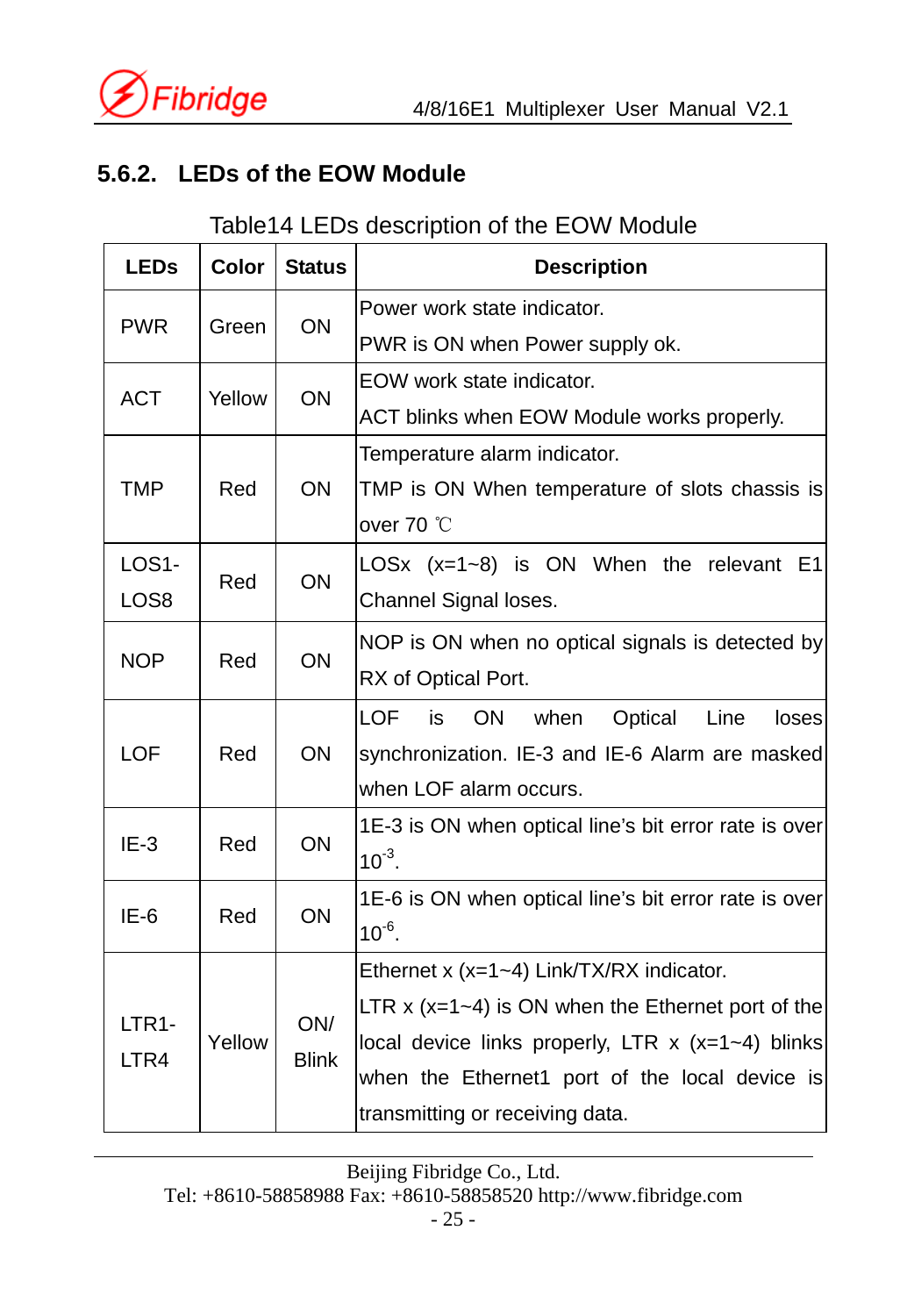

| FD <sub>1</sub> -<br>F <sub>D</sub> <sub>4</sub> | Green | <b>ON</b> | Ethernet x(x=1~4) Half/Full Duplex status indicator.<br>FD x (x=1~4) is ON when the Ethernet port of the<br>local device is working at Full Duplex. |
|--------------------------------------------------|-------|-----------|-----------------------------------------------------------------------------------------------------------------------------------------------------|
| SPD <sub>1</sub> -<br>SPD4                       | Green | ON        | Ethernet x (x=1~4) 10M/100M bps speed indicator.<br>BT x $(x=1-4)$ is ON when the Ethernet port of the<br>local device is working at 100Mbps speed. |

Note: 1) LOS, NOP, LOF, 1E-3, 1E-6, LTR, FD, SPD LEDS shows the status of the Multi-service Multiplexer Module, the Number of which is appeared on the LED Panel.

 2) For 2-port-Ethernet Multi-service Multiplexer Module, LTR3-4, FD3-4, SPD3-4 is not available.

3) The NOP/LOF/1E-3/1E-6/LOS/LTR/SPD/FDX LEDs will show the status of the remote device if the local/remote button is pressed down.

#### **5.6.3. User Interface of the EOW Module**

#### Table15 User Interface Description of the EOW

| <b>Ports</b> | <b>Description</b>                                               |
|--------------|------------------------------------------------------------------|
| <b>RS232</b> | DB9, RS232 port for Console Management                           |
| <b>ETH</b>   | RJ45, Ethernet Port for WEB/SNMP-based Management                |
|              | Support 10/100M, Full/Half Duplex automation.                    |
| <b>PHS</b>   | RJ45, Used to connect to the Multi-service Multiplexer Module to |
|              | use the PHONE                                                    |
| <b>PHONE</b> | RJ11, Telephone port. Connect common telephone.                  |
| INO.         | LED Panel, showing the Address of the relative Multi-service     |
|              | <b>Multiplexer Module</b>                                        |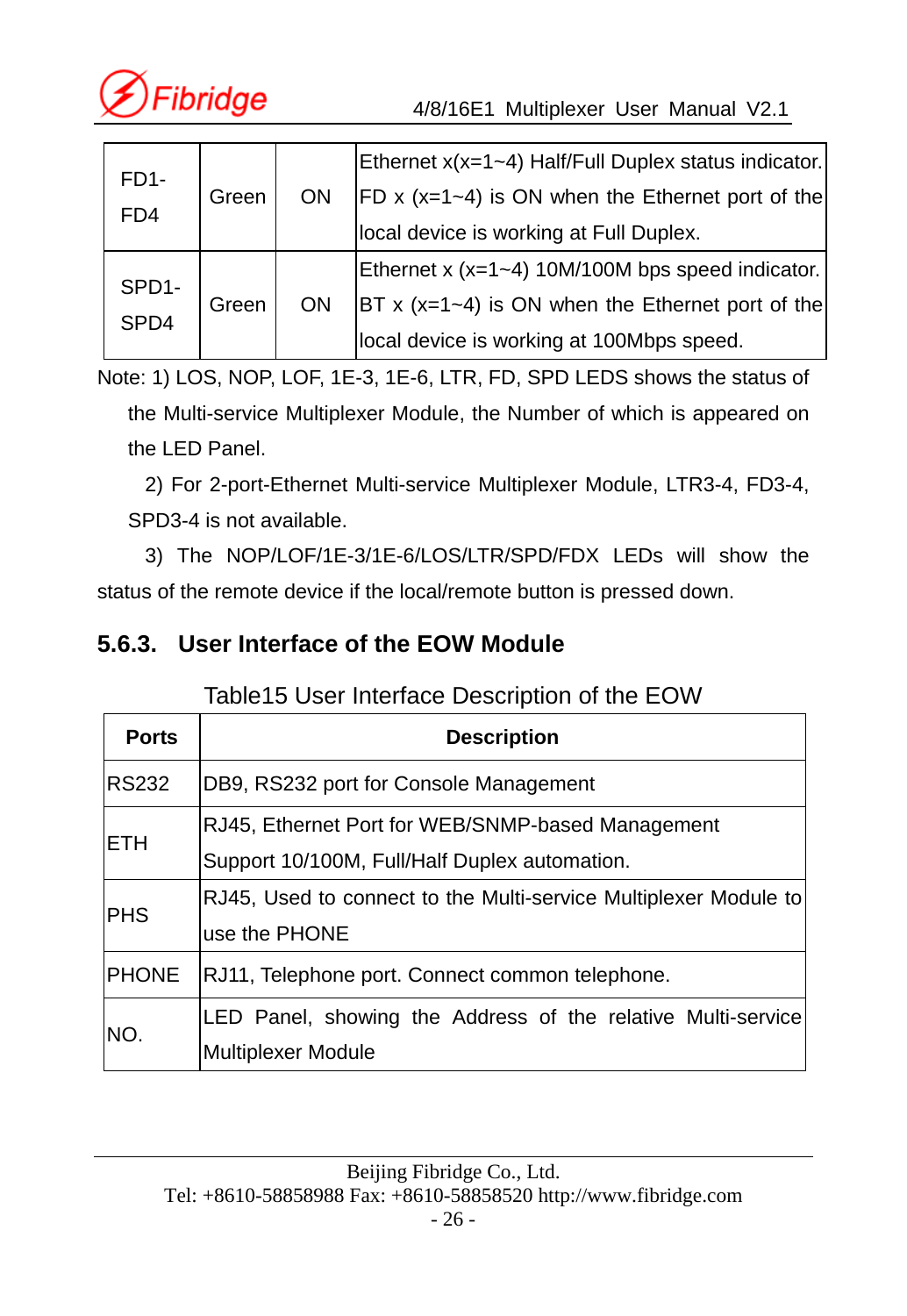

#### **5.6.4. Button of the EOW Module**

#### Table16 Button Description of the EOW

| <b>Button</b>   | <b>Description</b>                                                                                                                                                               |
|-----------------|----------------------------------------------------------------------------------------------------------------------------------------------------------------------------------|
| <b>RESET</b>    | Reset Button, Restart the EOW firmware.                                                                                                                                          |
| ADDR.           | Multi-service Multiplexer Module addresses select.<br>The Address is added by one when pressing.                                                                                 |
| <b>MUTE</b>     | When the button of 'MUTE' is pressed down as <b>ITHE</b> , the alarm<br>, the device<br>sound is mute. Opposite, when up as <b>ITT</b><br>sounds when any of the alarms occurs.  |
| LOCAL<br>/REMOT | When the button of 'Local/Remote' is pressed down as $\equiv$<br>this led shows the status of remote device. Opposite, when up as<br>, the led shows the status of local device. |

#### **5.7. POW Module**

The POW Module is used only when the user use 220VAC Power Input Source. When the user uses -48VDC Power Input Source, the Power Module is not needed, for each Multi-service Multiplexer Module has the circuit to converter -48VDC to 5VDC.

There are two kinds of POW Module. One is 75W, the other is 120W. Only for 75W POW Module, the chassis supports Power Backup, for the 120W POW Module needs 2 slots. Commonly, the 75W POW Module is enough.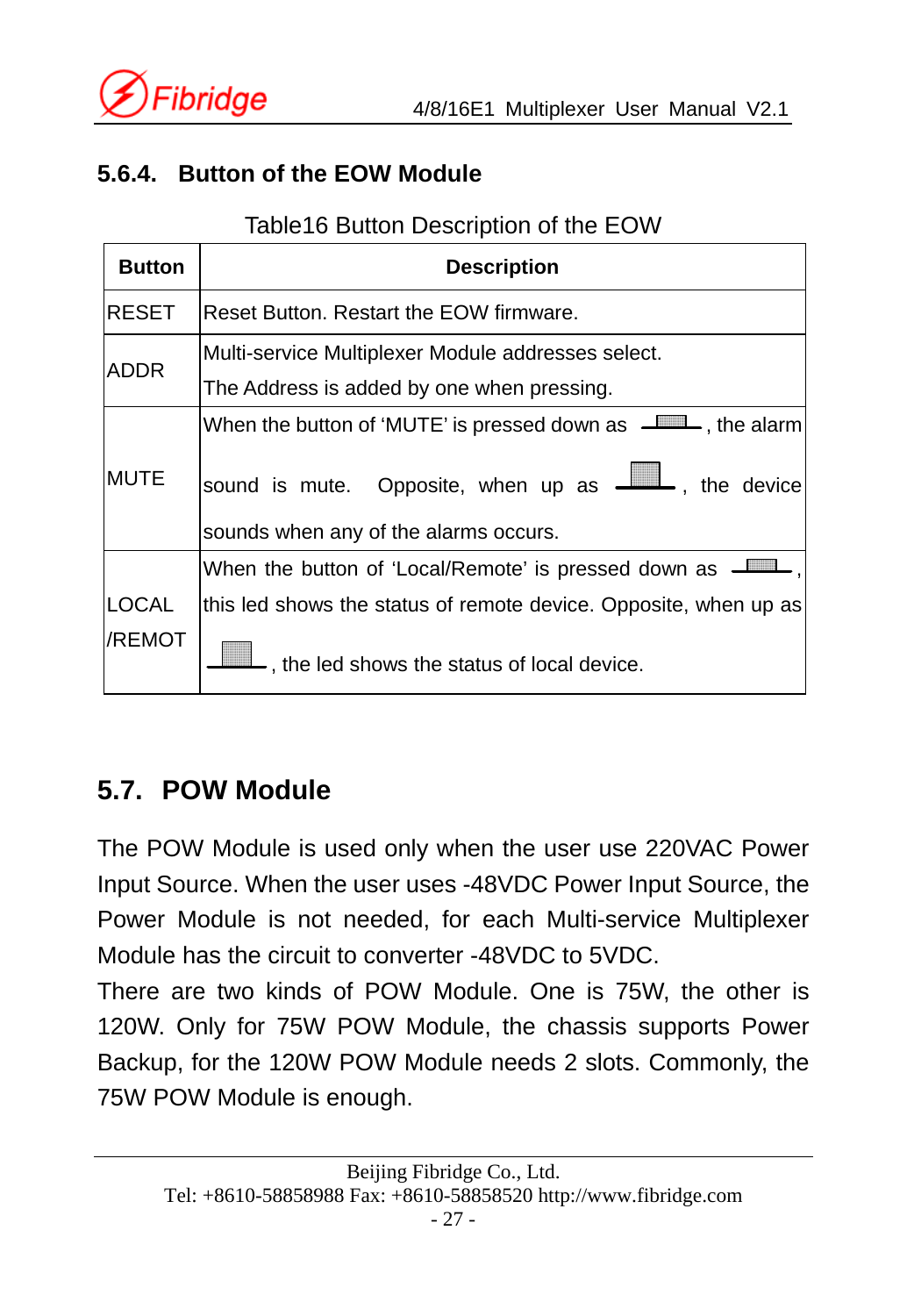

## **6. Installation & Maintenance**

## **6.1. Install the Module and Chassis**

- Open the package, check the device and the attachment, contradistinguish to the Packing List;
- Install the Module, such as EOW, POW, Multi-service Multiplexer Module, to the Chassis;
- Connect the ports to other proper device. For example, connect the management port to the PC or the switch, connect the E1 port to PBX, etc.
- z Connect the Power input to the proper power source. **NOTE, -48VDC and 220VAC can't be used at the same time!**
- Fasten the device to the proper place;
- Power ON. Please check whether any unexpected LEDs (esp. RED LEDs) are ON. However, the E1 LOS will be ON when the E1 channel is not connected, and this will cause the general alarm 'ARL' red LED on the Multi-service Multiplexer Module becoming ON.
- User can check the LEDs one the EOW to see the detail status of the Multi-service Multiplexer Module. To do this, user should first push the 'ADDR' button on the EOW Module to get the right Address of the expected Multi-service Multiplexer Module. Please refer to the below figure to get the actual address of every Multi-service Multiplexer module.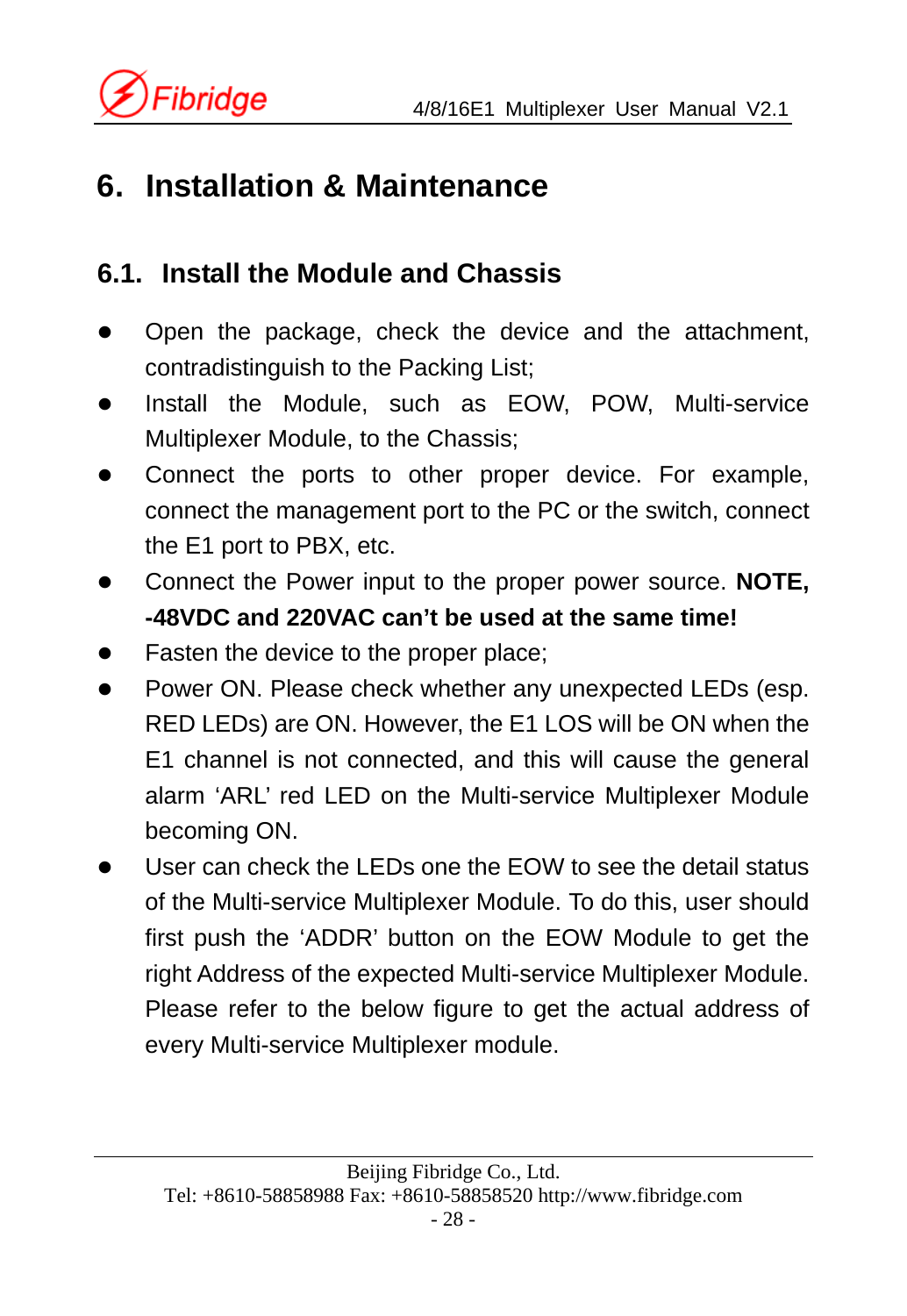



The addresses of Both Part A and Part B are available for the 2\*4E1 Multi-service Multiplexer Module. For 1\*4E1 Multi-service Multiplexer Module or 1\*8E1 Multi-service Multiplexer Module, only the address of the Part A is available.

### **6.2. Install the Standalone device**

- Open the package, check the device and the attachment, contradistinguish to the Packing List;
- Connect the ports to other proper device. For example, connect the Ethernet port to the PC or the switch, connect the E1 port to PBX, etc.
- z Connect the Power input to the proper power source. **NOTE, -48VDC and 220VAC can't be used at the same time!**
- Fasten the device to the proper place;
- Power ON. Please check whether any unexpected LEDs (esp. RED LEDs) are ON. However, the E1 LOS will be ON when the E1 channel is not connected, and this will cause the general alarm 'ARL' red LED becoming ON.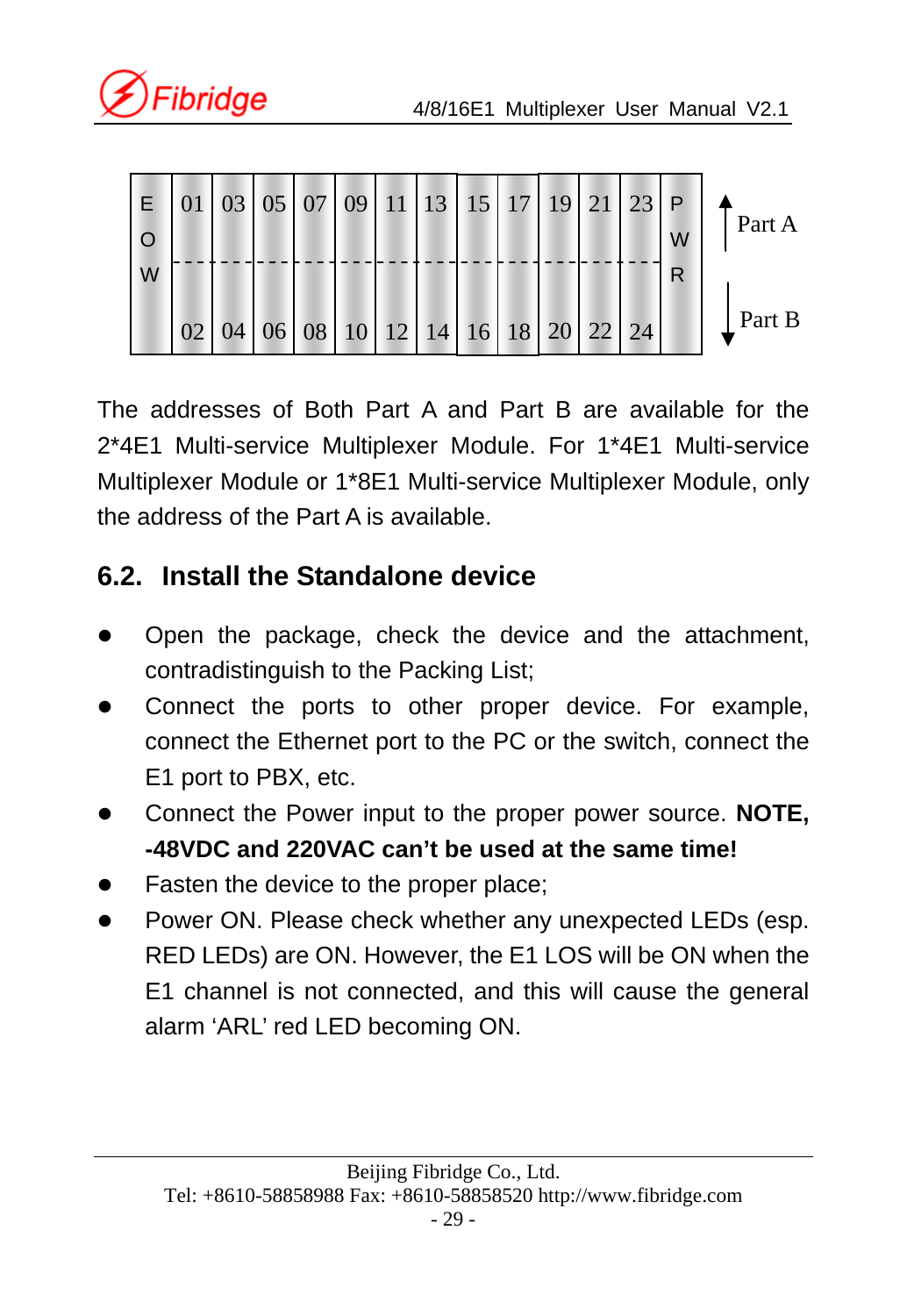

## **6.3. Using Phone**

#### **6.3.1. From standalone to standalone**

- Connect Phone to the Multi-service Multiplexer device.
- $\bullet$  Pick up one phone, the other end phone will ring.
- $\bullet$  Pick up the other phone handle, talking
- Busy sound will be sent when one hangs up the phone

#### **6.3.2. From standalone to the Chassis**

- Connect phone to the **PHONE** jack of the standalone and the EOW of the chassis
- $\bullet$  Pick up the phone of the standalone
- On the Chassis end, sounds appear, and the PHONE led of the relative Multi-service Multiplexer Module blinks.
- Use one UTP to connect the PHS jack between the EOW and the relative Multi-service Multiplexer Module
- Pick up the phone connected to the EOW, talking
- Busy sound will be sent when one hang up the phone

#### **6.3.3. From Chassis to the standalone**

- Connect phone to the **PHONE** jack of the standalone and the EOW of the chassis
- Use one UTP to connect the PHS jack between the EOW and the relative Multi-service Multiplexer Module
- Pick up the phone connected to the EOW
- The phone of the standalone rings, pick up and talk
- Busy sound will be sent when one hang up the phone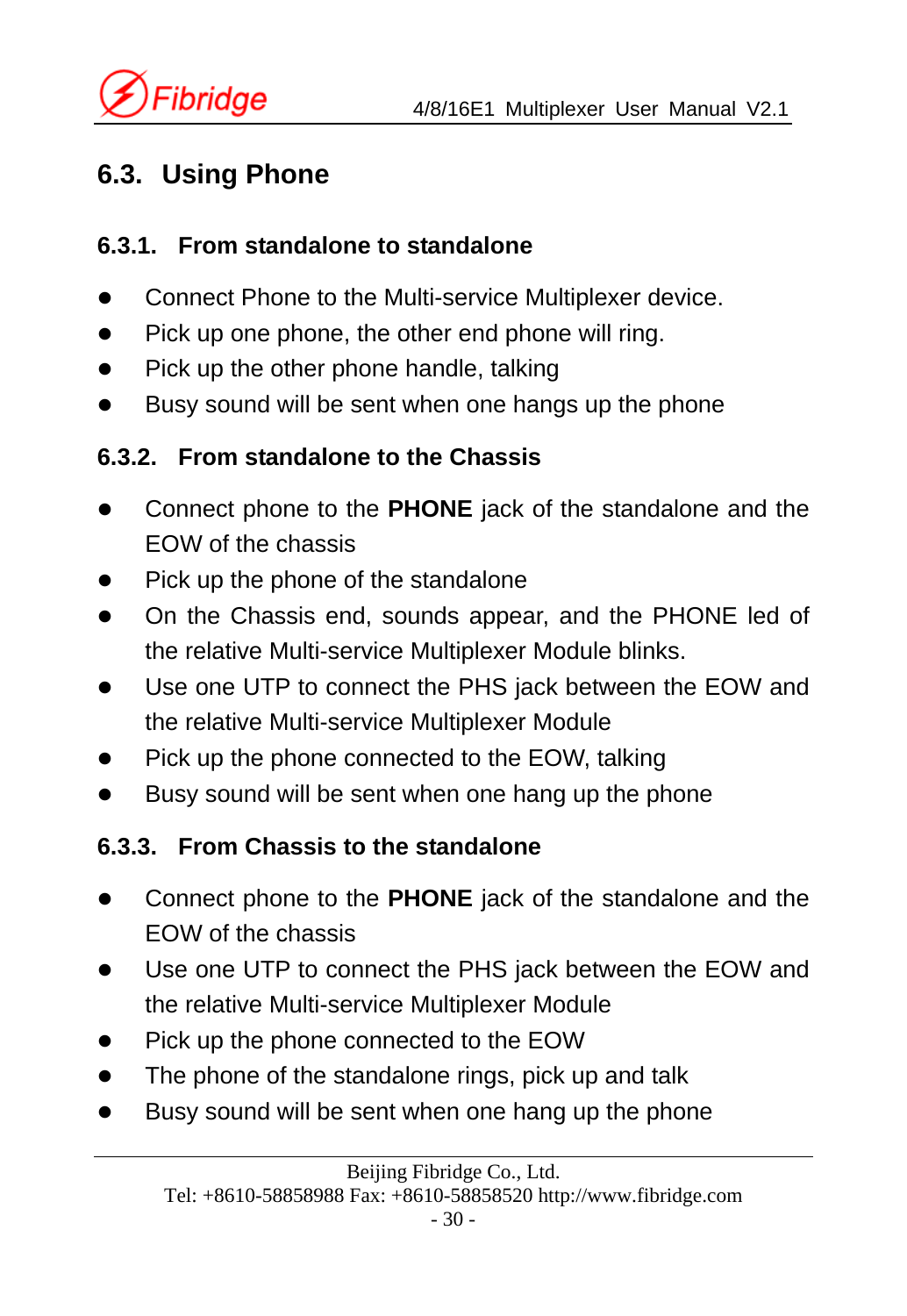

#### **6.4. Maintenance**

- All the Multi-service Multiplexer Modules support hot-swap function
- EOW Module also support hot-swap function, But we suggest user not to plug it when power ON for long time use
- Take care of the Optical port, avoid of any hurt from the laser
- There maybe none problem when ARL led is ON, for unused E1 can cause LOS and ARL led ON.
- Use Local/Remote button to switch the status indication between the local device and the remote device.
- Use E1 loop to test the bit error rate of the device or the transmitting line.

## **7. Order Information**

## **7.1. Model**

**F9-480** 4E1 8E1 16E1 Multi-service Multiplexer, Standalone or Module

**FB-CHS** Fibridge's Chassis

Detail order information, please refer to the below Part Number (P/N).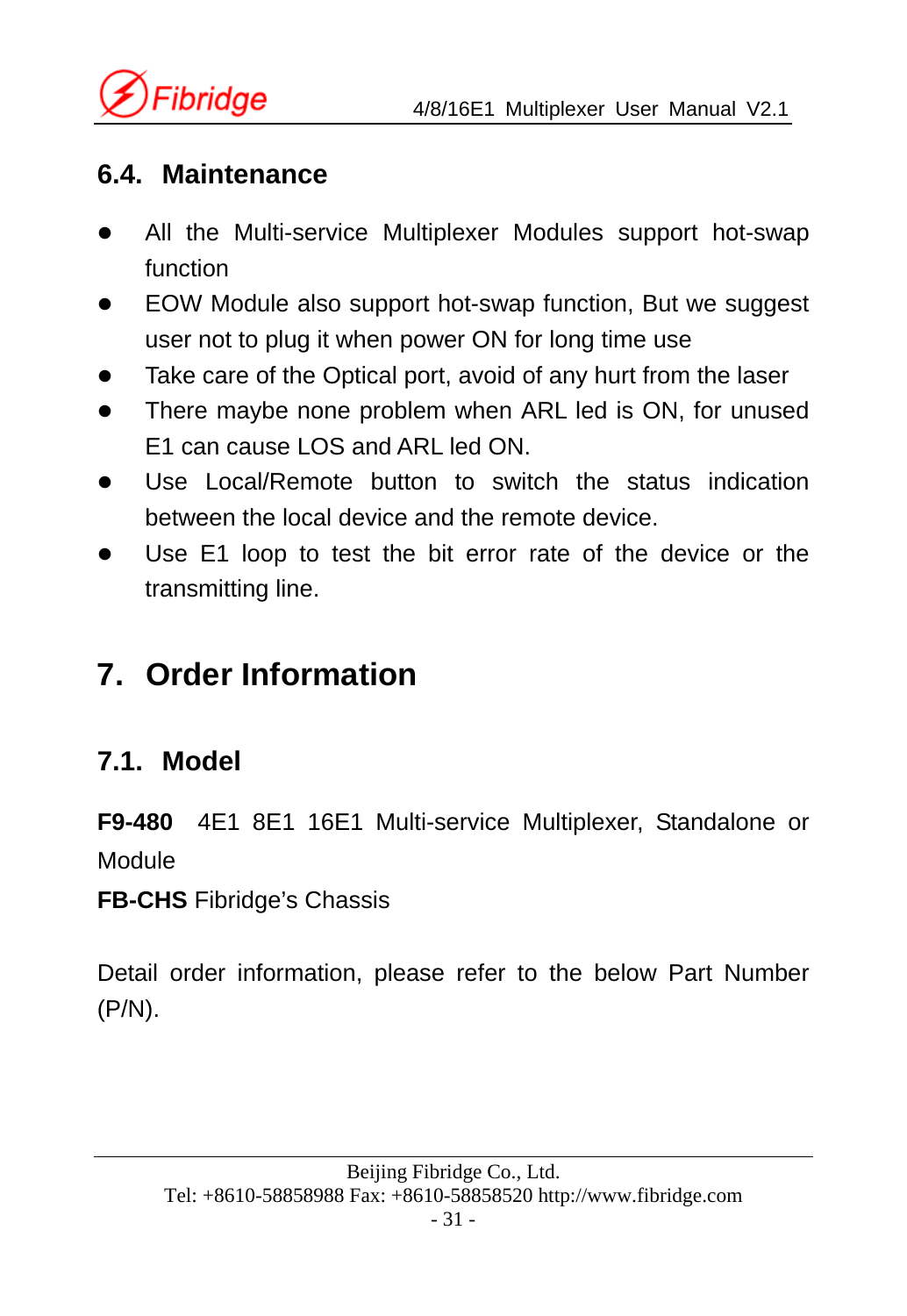

### **7.2. Part Number(P/N) of the standalone**

| F9-1202-XXX23 | 4E1<br>Multi-service Multiplexer,<br>with<br>redundant backup optical port                                            |
|---------------|-----------------------------------------------------------------------------------------------------------------------|
| F9-1203-XXX23 | 4E1 Multi-service Multiplexer, optical<br>port has ALS function                                                       |
| F9-1204-XXX23 | 4E1<br>Multi-service Multiplexer,<br>with<br>redundant backup optical port,<br>and<br>optical port has ALS function   |
| F9-2402-XXX23 | Multi-service Multiplexer,<br>8E1<br>with<br>redundant backup optical port                                            |
| F9-2403-XXX23 | 8E1 Multi-service Multiplexer, optical<br>port has ALS function                                                       |
| F9-2404-XXX23 | Multi-service Multiplexer,<br>8E1  <br>with<br>redundant backup optical port,<br>and<br>optical port has ALS function |
| F9-4802-XXX23 | 16E1 Multi-service Multiplexer,<br>with<br>redundant backup optical port                                              |
| F9-4803-XXX23 | 16E1 Multi-service Multiplexer, optical<br>port has ALS function                                                      |
| F9-4804-XXX23 | 16E1 Multi-service Multiplexer,<br>with<br>redundant backup optical port,<br>and<br>optical port has ALS function     |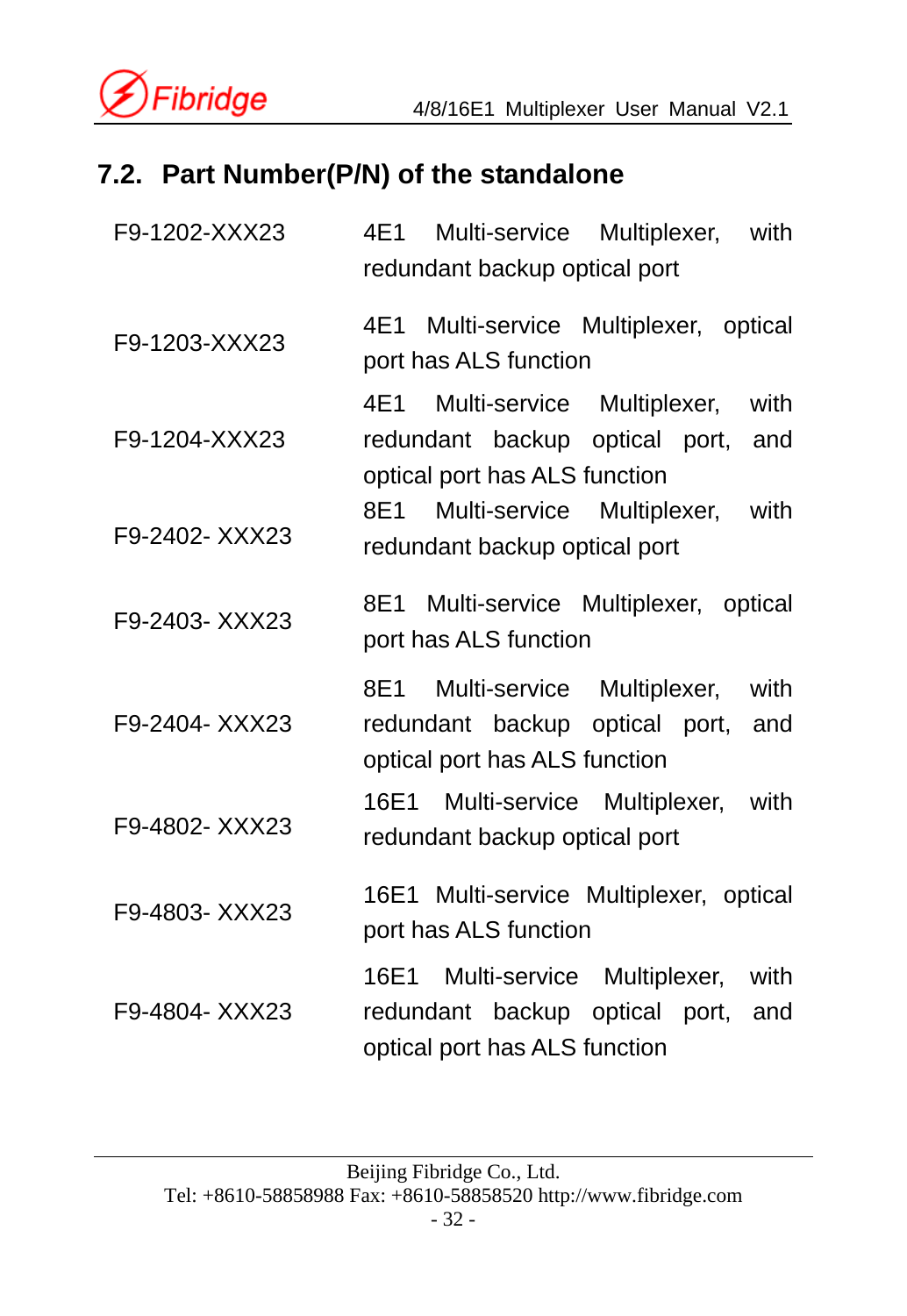

### **7.3. Part Number(P/N) of the Module**

| F9-120-XXX23M-2  | 2*4E1 Multi-service Multiplexer Module                                                                                |
|------------------|-----------------------------------------------------------------------------------------------------------------------|
| F9-1203-XXX23M-2 | 2*4E1 Multi-service Multiplexer Module,<br>optical port has ALS function                                              |
| F9-1202-XXX23M   | Multi-service Multiplexer, with<br>4E1 <b>1</b><br>redundant backup optical port                                      |
| F9-1203-XXX23M   | 4E1 Multi-service Multiplexer, optical<br>port has ALS function                                                       |
| F9-1204-XXX23M   | Multi-service Multiplexer,<br>4E1 -<br>with<br>redundant backup optical port,<br>and<br>optical port has ALS function |
| F9-2402-XXX23M   | Multi-service Multiplexer, with<br>8E1 -<br>redundant backup optical port                                             |
| F9-2403- XXX23M  | 8E1 Multi-service Multiplexer, optical<br>port has ALS function                                                       |
| F9-2404- XXX23M  | Multi-service Multiplexer,<br>8E1 -<br>with<br>redundant backup optical port,<br>and<br>optical port has ALS function |
|                  |                                                                                                                       |
| F9-4802- XXX23M  | 16E1 Multi-service Multiplexer, with<br>redundant backup optical port                                                 |
| F9-4803- XXX23M  | 16E1 Multi-service Multiplexer, optical<br>port has ALS function                                                      |

Beijing Fibridge Co., Ltd.

Tel: +8610-58858988 Fax: +8610-58858520 http://www.fibridge.com